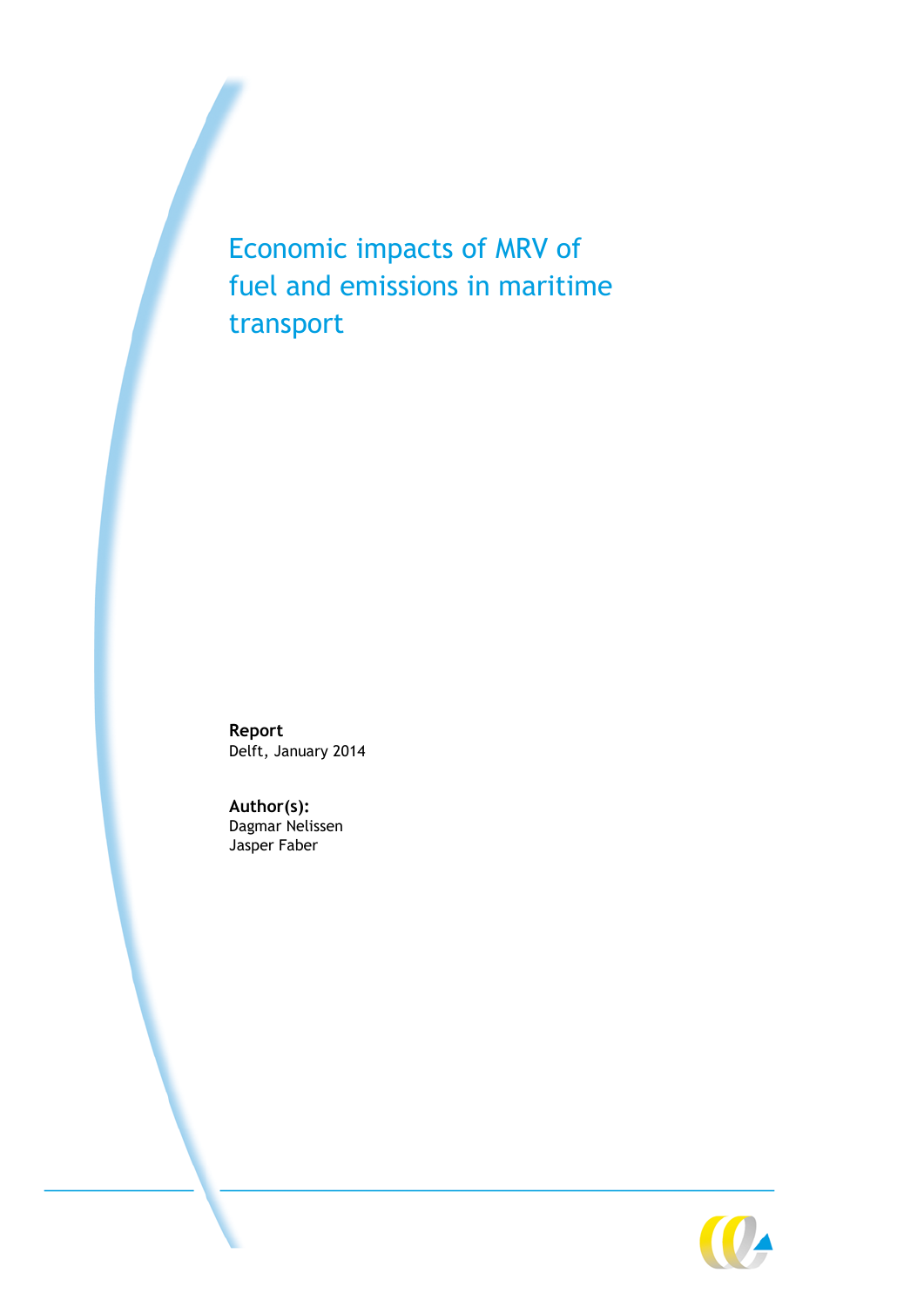# Publication Data

#### **Bibliographical data:**

**Dagmar Nelissen, Jasper Faber Economic impacts of MRV of fuel and emissions in maritime transport Delft, CE Delft, January 2014**

**Fuel / Emissions / Monitoring / Transport / Shipping / Economy / Effects**

**Publication code: 14.7B83.01**

**CE publications are available from [www.cedelft.eu](http://www.cedelft.eu/)**

**Commissioned by: T&E and Seas At Risk. Further information on this study can be obtained from the contact person, Jasper Faber.**

**© copyright, CE Delft, Delft**

#### **CE Delft**

#### **Committed to the Environment**

Through its independent research and consultancy work CE Delft is helping build a sustainable world. In the fields of energy, transport and industrial raw materials our expertise is leading-edge. With our wealth of know-how on technologies, policies and economic issues we support government agencies, NGOs and industries in pursuit of structural change. For 35 years now, the skills and enthusiasm of CE Delft's staff have been devoted to achieving this mission.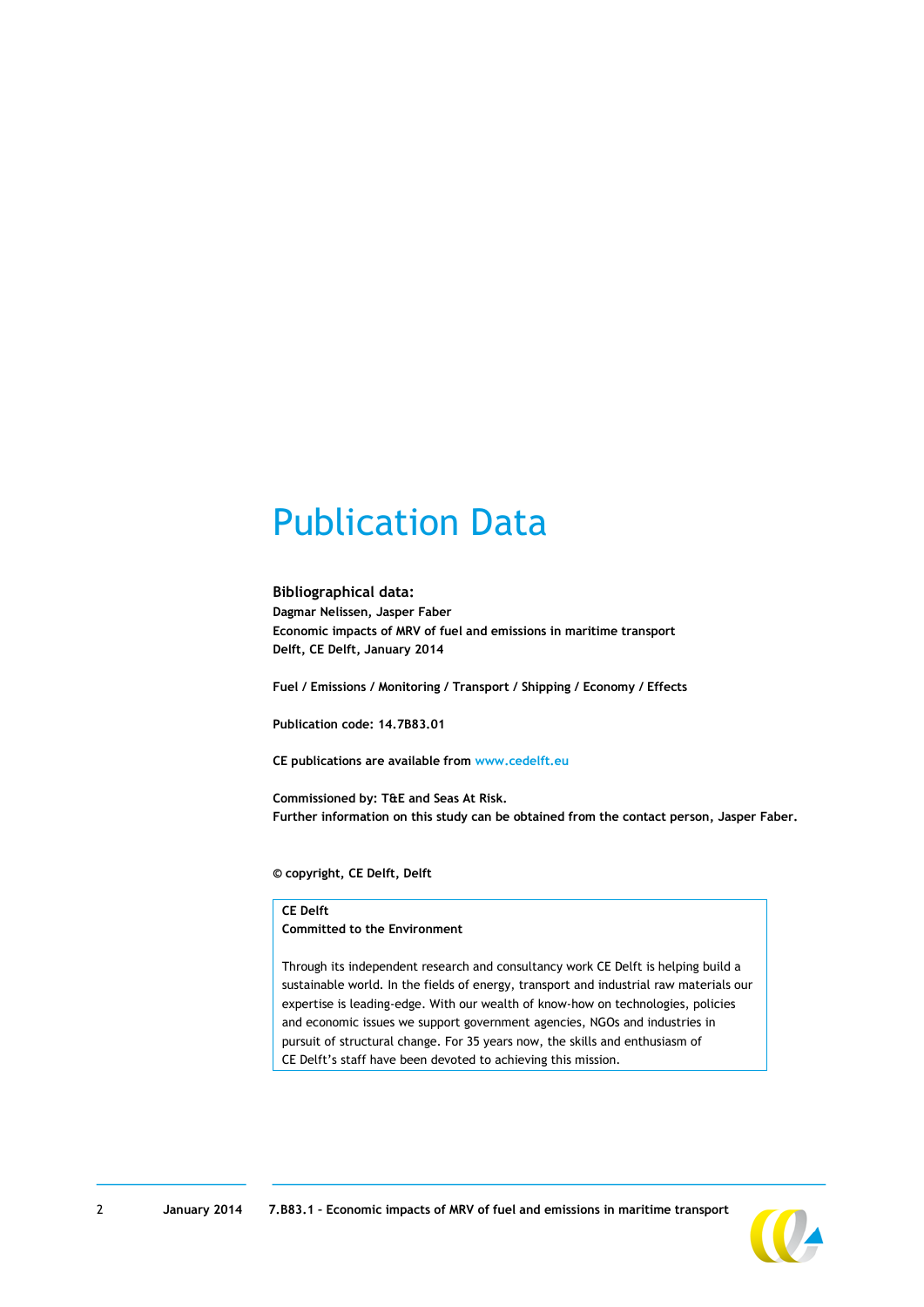# **Contents**

# **Summary 5**

| 1            | Introduction                                                        | 7                |
|--------------|---------------------------------------------------------------------|------------------|
| 1.1          | Political background                                                | $\overline{7}$   |
| 1.2          | Objective of study                                                  | $\boldsymbol{7}$ |
| 1.3          | Approach                                                            | $\overline{7}$   |
| 1.4          | The four alternative fuel monitoring methods                        | 8                |
| $\mathbf{2}$ | Induced obligations                                                 | 11               |
| 2.1          | Obligations for ship owners under proposed MRV system               | 11               |
| 2.2          | Obligations under IMO instruments                                   | 12               |
| 2.3          | Additional obligations for ship owners/operators                    | 14               |
| $\mathbf{3}$ | <b>Induced costs</b>                                                | 17               |
| 3.1          | Which costs can be expected?                                        | 17               |
| 3.2          | Cost estimation of the European Commission                          | 17               |
| 3.3          | Analysis of cost estimation of European Commission                  | 18               |
| 3.4          | Cost differences per monitoring method                              | 20               |
| 3.5          | Possible synergies with other regulations                           | 21               |
| 3.6          | Potential benefits for ship equipment manufacturers                 | 23               |
| 3.7          | Conclusions                                                         | 24               |
| 4            | Impact on $CO2$ emissions                                           | 27               |
| 4.1          | Impact on CO <sub>2</sub> emissions expected by European Commission | 27               |
| 4.2          | Review of the $CO2$ emission reduction expected by the Commission   | 28               |
| 4.3          | Differences between monitoring technologies                         | 33               |
| 4.4          | Conclusions                                                         | 33               |
| 5            | <b>Conclusions</b>                                                  | 35               |
| 5.1          | New obligations following from the MRV proposal                     | 35               |
| 5.2          | Costs associated with these obligations                             | 35               |
| 5.3          | Potential emission reductions resulting from MRV                    | 36               |
|              | <b>References</b>                                                   | 37               |

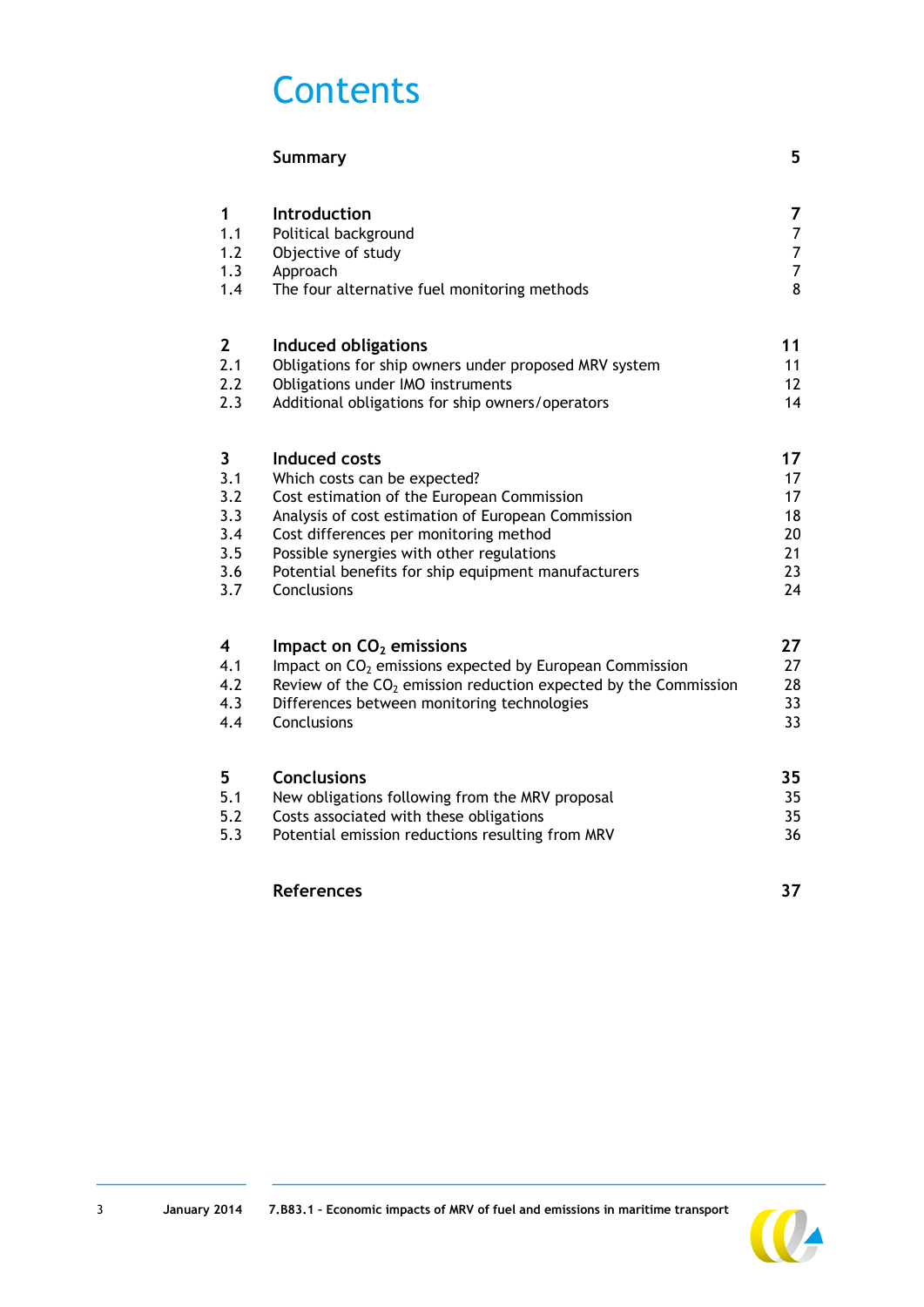

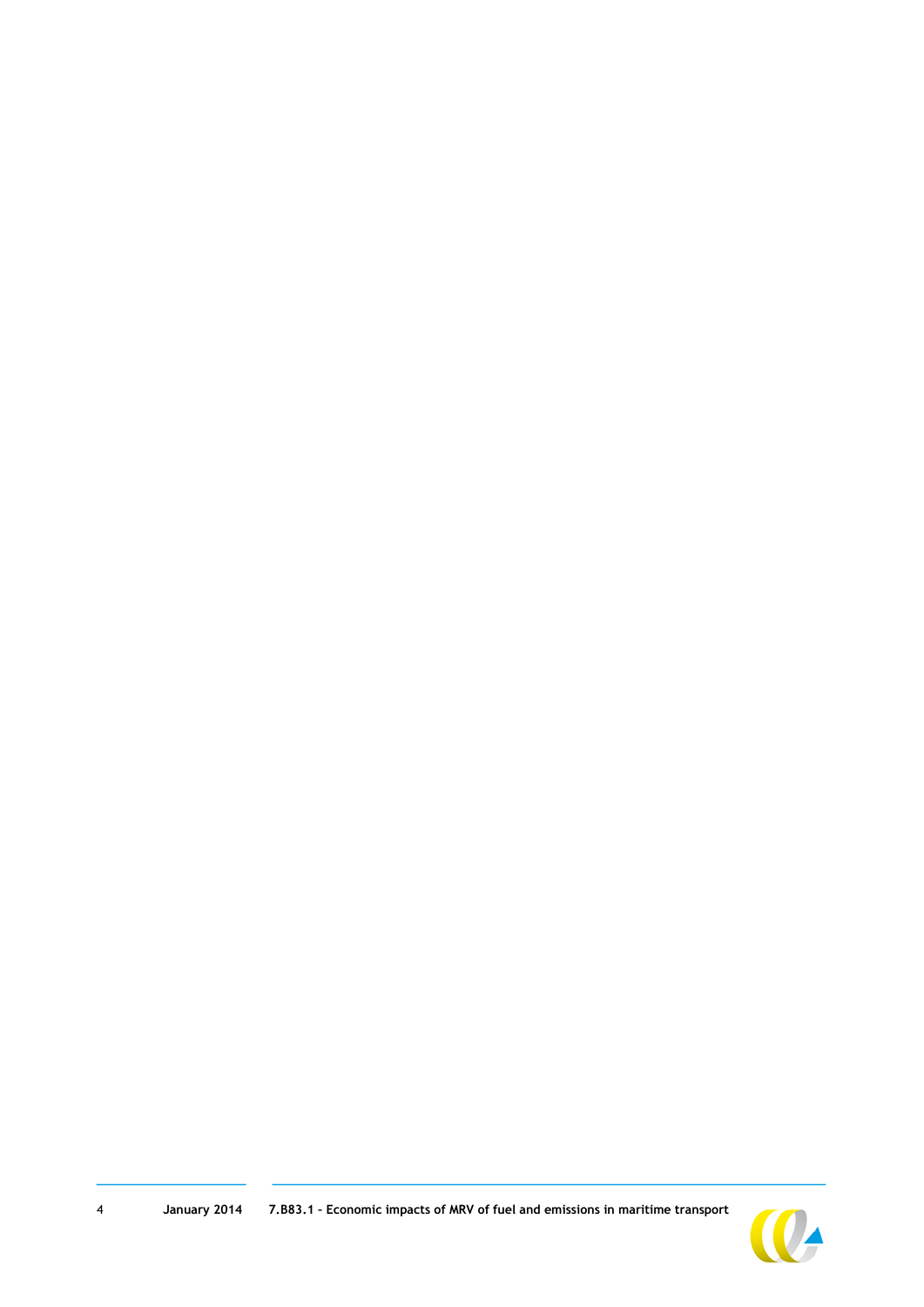# Summary

In June 2013, the European Commission issued a strategy to address GHG emissions from maritime transport. The strategy consists of three consecutive steps:

- 1. Monitoring, reporting and verification of CO2 emissions from large ships using EU ports.
- 2. Greenhouse gas reduction targets for the maritime transport sector.
- 3. Further measures, including MBMs.

For the first step, the Commission issued a legislative proposal to establish an EU system for monitoring, reporting and verifying (MRV) of  $CO<sub>2</sub>$  emissions from large ships using EU ports. Ships would thereby be obliged to monitor four parameters on a voyage basis, namely fuel consumption, distance travelled, time spent at sea, and cargo carried. The monitored parameters would need to be verified and different indicators based on these parameters would have to be reported on an annual basis.

We find that all of the parameters that have to be monitored according to the MRV proposal are in principle already being monitored on board ships, although some ship owners might have to adjust the frequency and/or the timing of the monitoring. The main additional obligations for ship owners will be that the monitored data will have to be verified and reported.

According to the proposed MRV regulation the monitoring methodology for  $CO<sub>2</sub>$  emissions/fuel consumption would have to be laid down in the monitoring plan with the ships having the choice among the following four alternative methodologies:

- 1. Bunker Delivery Notes and periodic stocktakes of fuel tanks.
- 2. Bunker fuel tank monitoring on board.
- 3. Flow meters for applicable combustion processes.
- 4. Direct emissions measurements.

where the accuracy and the investment costs of these four monitoring methods increase in the above order.

The European Commission has estimated that the proposed MRV regulation will lead to additional annual administrative costs for the ship owners/operators of about € 76.4 million in total and  $\epsilon$  6,700 per entity. We find that if ship owners invested in more accurate fuel consumption monitoring methods they would indeed have to incur higher investment costs but on the other hand their operational MRV costs would decline: the lowest operational MRV costs are associated with direct (continuous) emissions monitoring, followed by the use of fuel flow meters, tank monitoring, and Bunker Delivery Notes combined with stocktakes. This can be explained by the degree to which monitoring and reporting can be carried out electronically and by the accuracy and verifiability of the monitoring which has an impact on the verification costs. We estimate that ship owners and operators could lower operational MRV costs by € 5 – € 9 million annually by using automated fuel monitoring or continuous emissions monitoring. In addition, investing in more accurate fuel consumption monitoring will also, due to synergies regarding the EU and IMO air pollution regulations, lead to cost savings for both ship owners and regulators. This holds all the more so from 2015 onwards, when ships in Emission Control Areas will be subject to more stringent sulphur regulations and more inspections will have to be carried out to ensure compliance.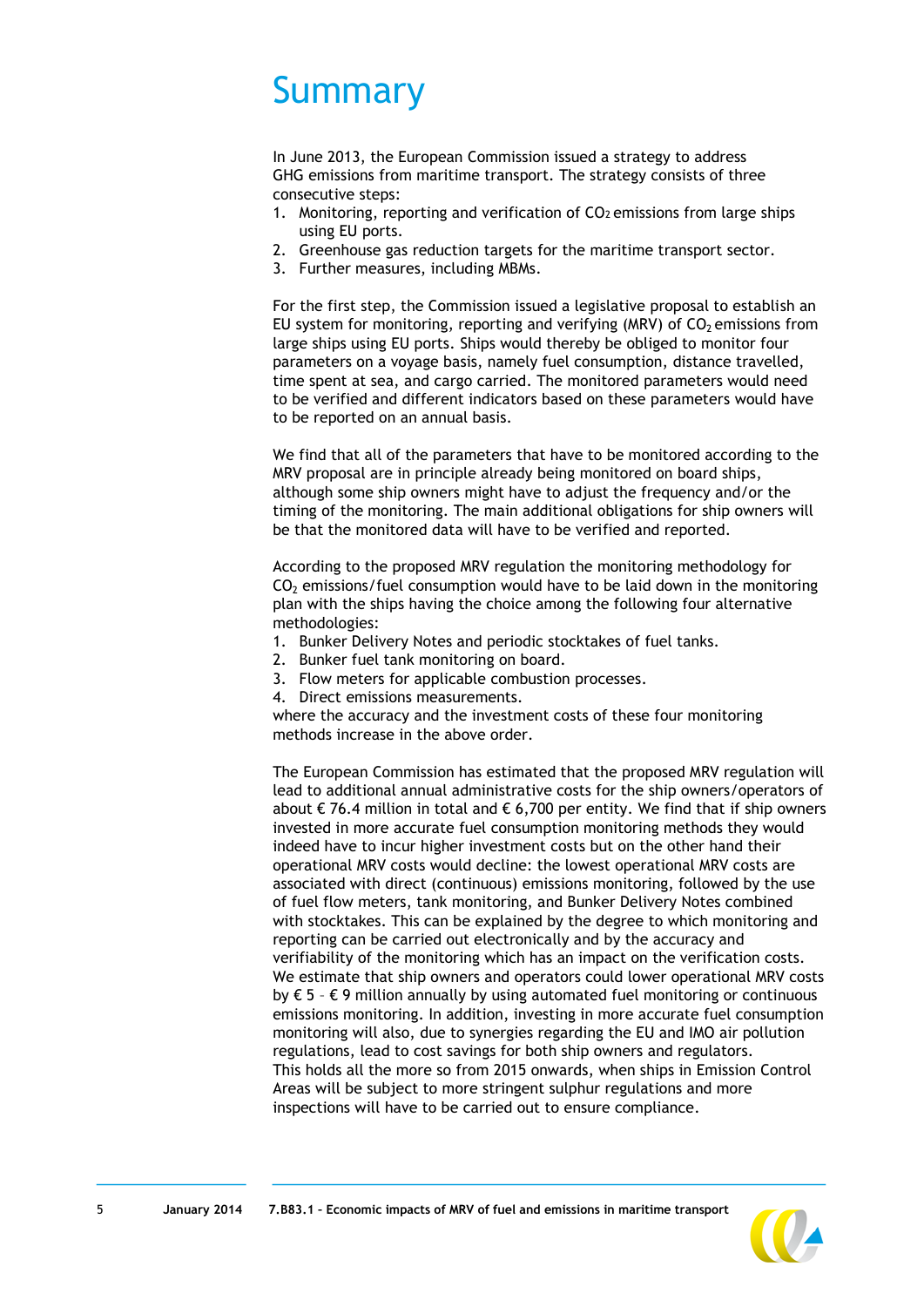The European Commission expects that the implementation of the MRV regulation will lead to a reduction of the  $CO<sub>2</sub>$  emissions of European maritime transport of up to 2% in the year 2030. This claim is not substantiated.

Several shipping companies have, on a voluntary basis, started programmes to improve the efficiency of their fleet over the past years. These companies have not only invested in MRV, but also taken various other actions:

- $-$  invested in data analysis systems;
- monitored other data:
- taken operational or technical measures to improve fuel efficiency.

It appears that all these actions have to be taken in combination with MRV to be able to achieve efficiency improvements.

In most cases, the companies have relied on fuel flow monitoring because it yields more accurate results than periodic stock takings.

We therefore conclude that only if the MRV regulation prompted ship owners, either on a voluntary or on a mandatory basis, to invest in accurate and comprehensive monitoring and data analysis systems, a significant  $CO<sub>2</sub>$ emission reduction could be expected from the regulation. This would most likely be a  $CO<sub>2</sub>$  emission reduction higher than the 2% expected by the European Commission from the currently proposed regulation.

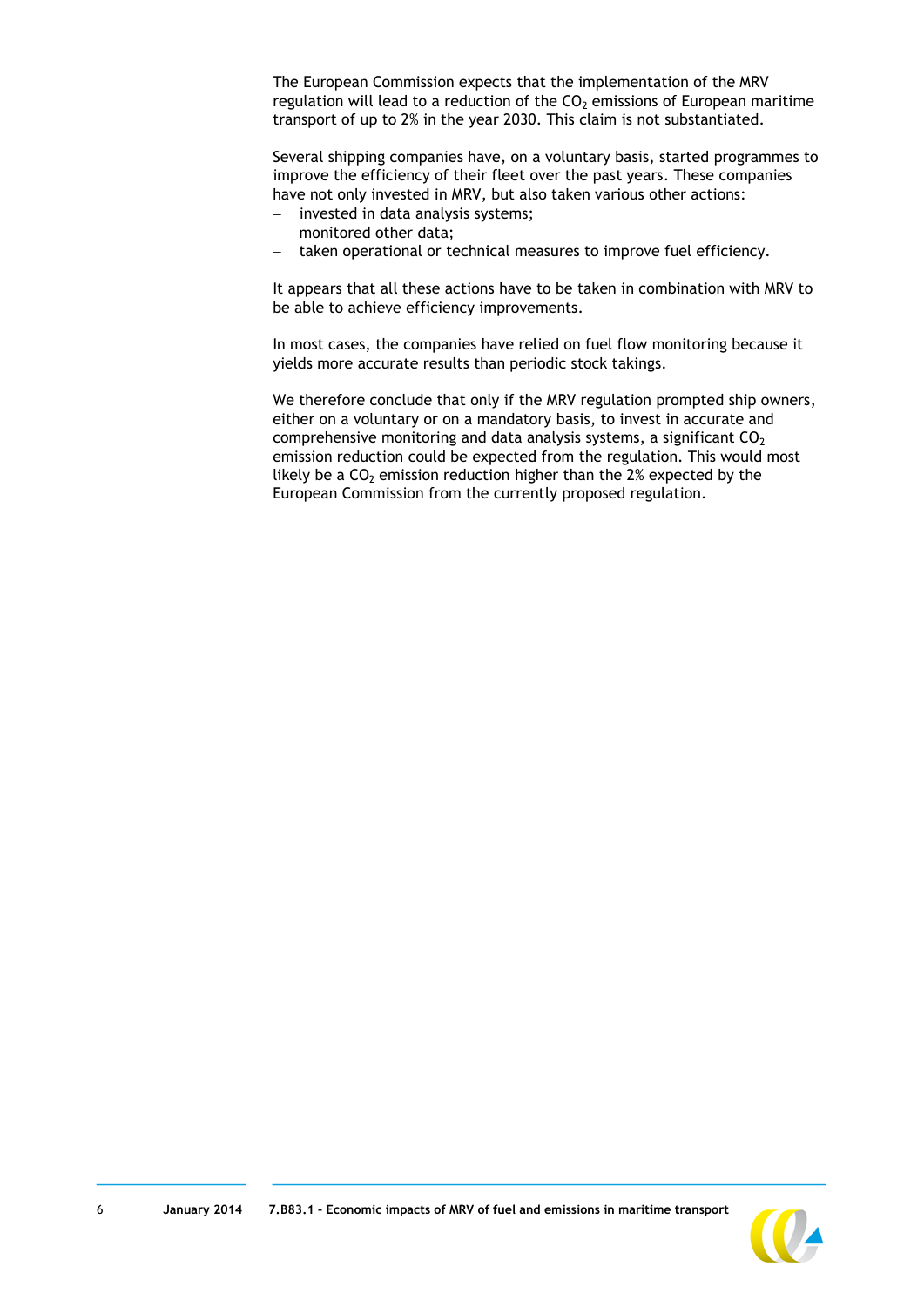# **Introduction**

# **1.1 Political background**

In June 2013, the European Commission issued a strategy to address GHG emissions from maritime transport. The strategy consists of three consecutive steps:

- 1. Monitoring, reporting and verification of  $CO<sub>2</sub>$  emissions from large ships using EU ports.
- 2. Greenhouse gas reduction targets for the maritime transport sector.
- 3. Further measures, including MBMs.

For the first step, the Commission issued a legislative proposal to establish an EU system for monitoring, reporting and verifying (MRV)  $CO<sub>2</sub>$  emissions from large ships using EU ports. Ships would thereby be obliged to monitor four parameters on a voyage basis, namely  $CO<sub>2</sub>$  emissions/fuel consumption, distance travelled, time spent at sea and cargo carried.

Regarding the  $CO<sub>2</sub>$  emissions/fuel consumption, the monitoring methodology that would be applied on a certain ship would have to be laid down in the monitoring plan with the ships having the choice among the following four alternative methodologies:

- Bunker Delivery Notes and periodic stocktakes of fuel tanks;
- bunker fuel tank monitoring on board;
- flow meters for applicable combustion processes;
- direct emissions measurements.

# **1.2 Objective of study**

The objective of this study is to analyse some of the impacts of the proposed MRV regulation on the shipping industry and on the wider economy and to compare the advantages and drawbacks of each of the different monitoring methods. The following impacts of the regulation are thereby considered:

- 1. The additional requirements for ship owners/operators induced by the MRV proposal.
- 2. The additional costs that will have to be incurred by the different stakeholders.
- 3. The potential environmental benefit in terms of  $CO<sub>2</sub>$  reduction.

# **1.3 Approach**

The additional requirements for ship owners/operators that arise from the proposed MRV regulation are determined by comparing these obligations with those from current regulations and with common practice on board.

Starting point for the estimation of the costs induced by the proposed MRV regulation is the cost estimation as presented by the European Commission in the Impact Assessment (EC, 2013b). We will analyse this cost estimation by discussing whether all relevant cost items have been taken into account and by comparing the cost estimation with the EU ETS MRV costs identified for airline operators and for operators of industrial/power generating installations. The cost estimation of the European Commission does not take possible

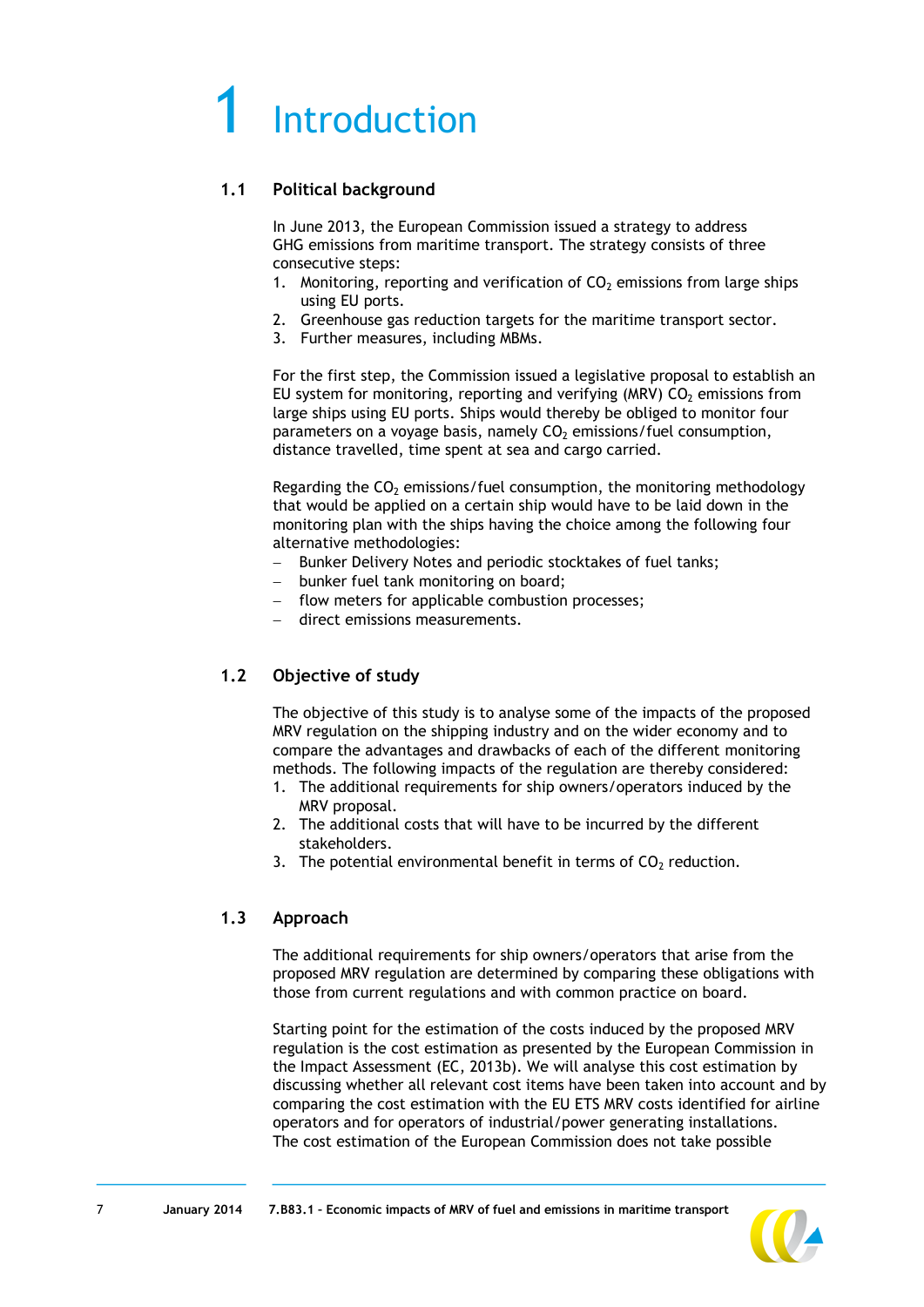investments into monitoring technologies into account. We analyse how the induced costs may change depending on the fuel monitoring methodology applied and analyse whether synergies with the MRV related to air pollution regulations could occur.

The European Commission expects the proposed MRV regulation to reduce  $CO<sub>2</sub>$  emissions by at least 2% in the year 2030. To asses this estimation we look at the fuel monitoring practice and the  $CO<sub>2</sub>$  emission reduction of ship owners that already, on a voluntary basis, are actively working on the improvement of the energy efficiency of their fleet. In addition, we discuss how the  $CO<sub>2</sub>$ reductions are likely to vary depending on the fuel monitoring method used.

#### **1.4 The four alternative fuel monitoring methods**

If the level of the fuel that is left in the tanks on board a ship is determined at the beginning and at the end of a voyage and if this information is combined with information on the amount of fuel that has been bunkered on the voyage, it will be possible to calculate the amount of fuel that the ship has consumed on that voyage. This actually is the first monitoring method that the European Commission allows for: a combination of periodic stocktakes and Bunker Delivery Notes. Periodic stocktakes can thereby be expected to be carried out manually on board, otherwise the second monitoring method would probably be applied. A Bunker Delivery Note (BDN) is a document that is issued by the bunker fuel supplier to the ship operator that specifies, amongst others, the quantity and the quality of the fuel supplied.

The second monitoring method allowed for by the European Commission is fuel tank monitoring on board. Here again a ship's fuel consumption is calculated on the basis of tank level data. In contrast to the first method, tank levels are not manually determined but by tank sounding systems. Since the tank level can be read-out before and after bunkering the BDNs that are required for the first method are redundant here.

The third and the fourth monitoring methods do not rely on tank level data, but rather work by continuously monitoring either the in- and outflow of the fuel from the tanks on board (third method) or the stack emissions on board (fourth method).

These four  $CO<sub>2</sub>$  emissions/fuel consumption monitoring methods have different characteristics. In a previous report, we have shown that the first two options have low investment costs but higher manpower costs than the latter two options (CE Delft, 2013). BDNs do not require any and periodic manual stocktakes very little equipment/investment costs; automated bunker fuel tank monitoring equipment is relatively cheap and already installed on many ships. Fewer ships have flow meters, although many ships with modern fuel systems do have them. Flow meters are considerably more expensive than tank sounding systems, but less expensive than direct emissions monitoring systems, which very few ships have.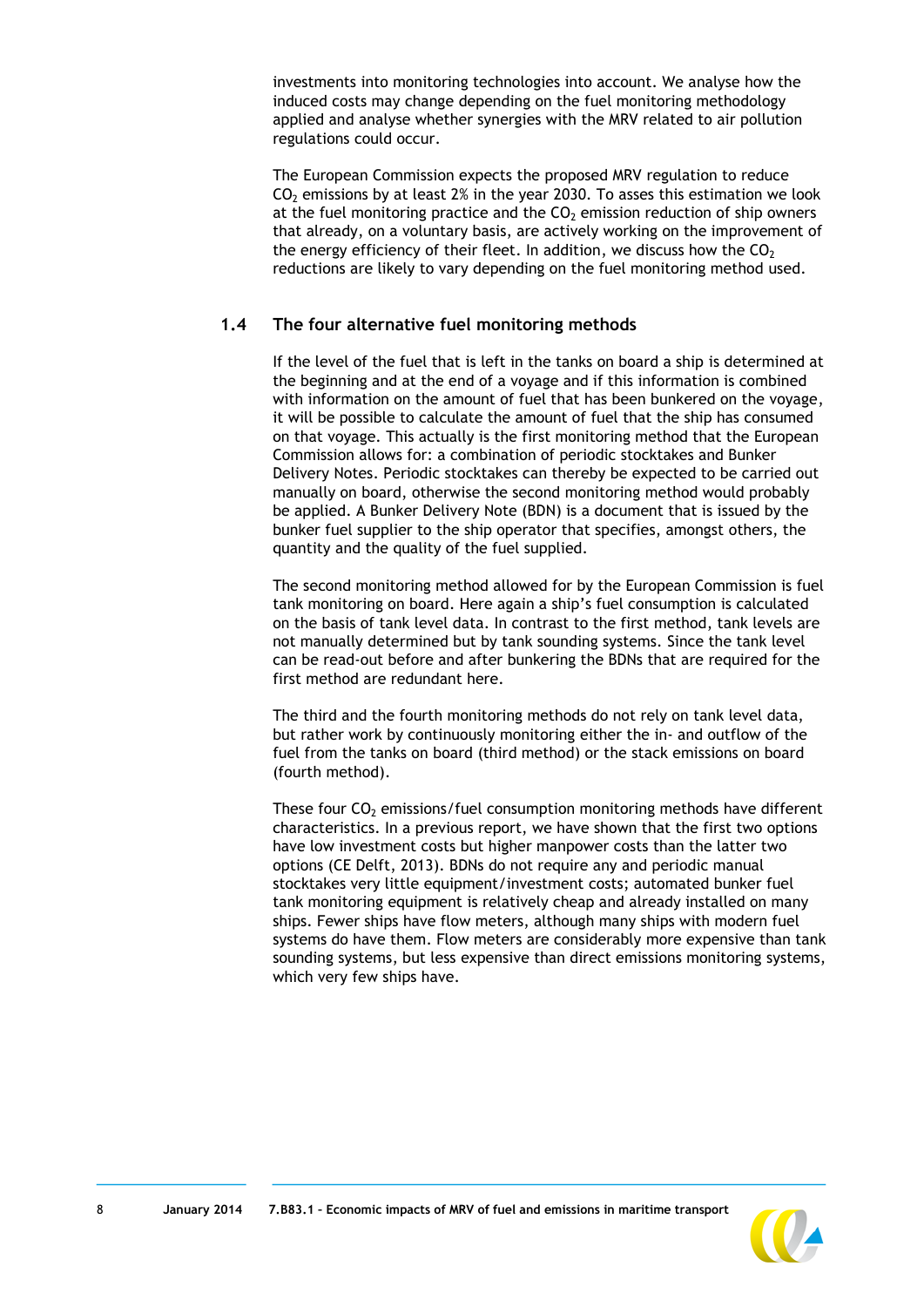In terms of accuracy, it is also clear that fuel flow meters and direct emissions measurement yield more accurate estimates of fuel consumption (IMarEST (MEPC 65/INF. 3/Rev.1), CE Delft, 2013) than the first two methods. These findings have been confirmed empirically by Aldous et al. (2013) who found that the standard error in tank monitoring is considerably larger than in continuous monitoring. Direct emission measurement systems have been shown to be more accurate than fuel flow meters (IMarEST (MEPC 65/INF. 3/Rev.1), CE Delft (2013)).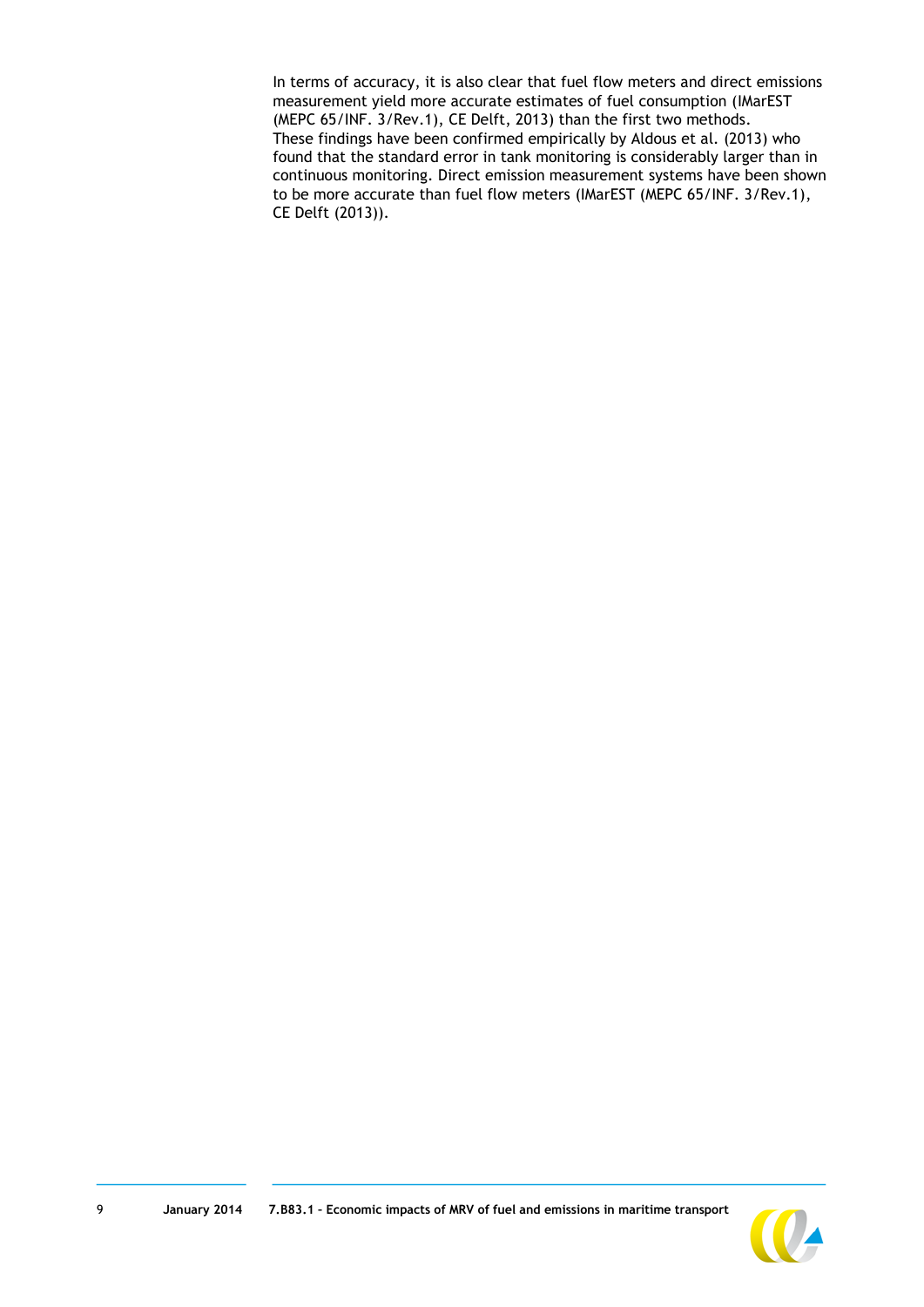

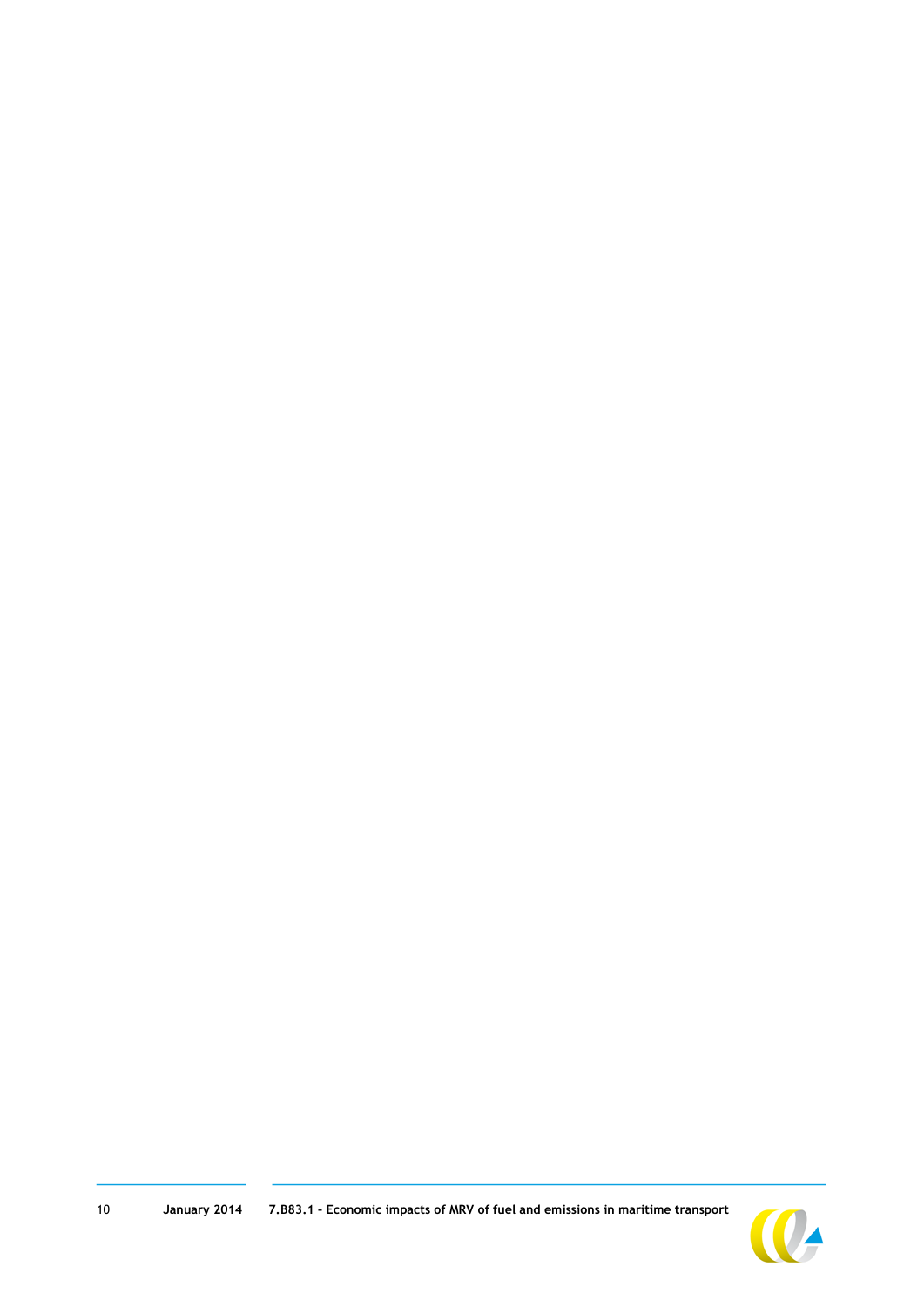# 2 Induced obligations

The MRV proposal of the European Commission imposes certain monitoring and reporting obligations on ship owners. In this section we describe these obligations and subsequently analyse to what extent they constitute additional requirements. The certificates and documents that have to be carried on board ships due to international regulations as well as the common monitoring and documentation practices are analysed to determine the extra obligations for ship owners.

# **2.1 Obligations for ship owners under proposed MRV system**

The MRV regulation as proposed by the European Commission imposes on companies<sup>1</sup> the obligation to monitor per ship ( $\geq$  5,000 GT) certain parameters on a voyage basis as well as to calculate and report certain aggregates and indicators per calendar year.

The parameters/information that have to be monitored per voyage (see Article 9 of the proposal) are as follows:

- port of departure and port of arrival including the date and hour of departure and arrival;
- the amount and emission factor for each type of fuel consumed in total and differentiated between fuel used inside and outside emission control areas;
- distance travelled:
- $-$  time spent at sea;
- amount of cargo carried in metric tonnes and cubic metres;
- number of passengers (for passenger ships);
- $-$  CO<sub>2</sub> emitted;

-

- transport work.

The actual fuel consumption for each voyage can thereby be determined using one of the following monitoring methods:

- Bunker Fuel Delivery Note (BDN) and periodic stocktakes of fuel tanks;
- bunker fuel tank monitoring on board;
- flow meters for applicable combustion processes;
- direct emissions measurements.

The fuel consumption of main engines, auxiliary engines, boilers and inert gas generators has to be taken into account and the fuel consumption at berth within ports has to be calculated separately.

The  $CO<sub>2</sub>$  emissions can be calculated using default values of emission factors.

Regarding the distance travelled, either the real distance travelled or the distance of the most direct route between the port of departure and the port of arrival corrected by a certain factor can be reported.



<sup>1</sup> According to the proposal, companies are responsible for the monitoring, reporting and verification. Companies are thereby defined as 'the owner of a ship or any other person who has assumed the responsibility from the ship-owner for its operations.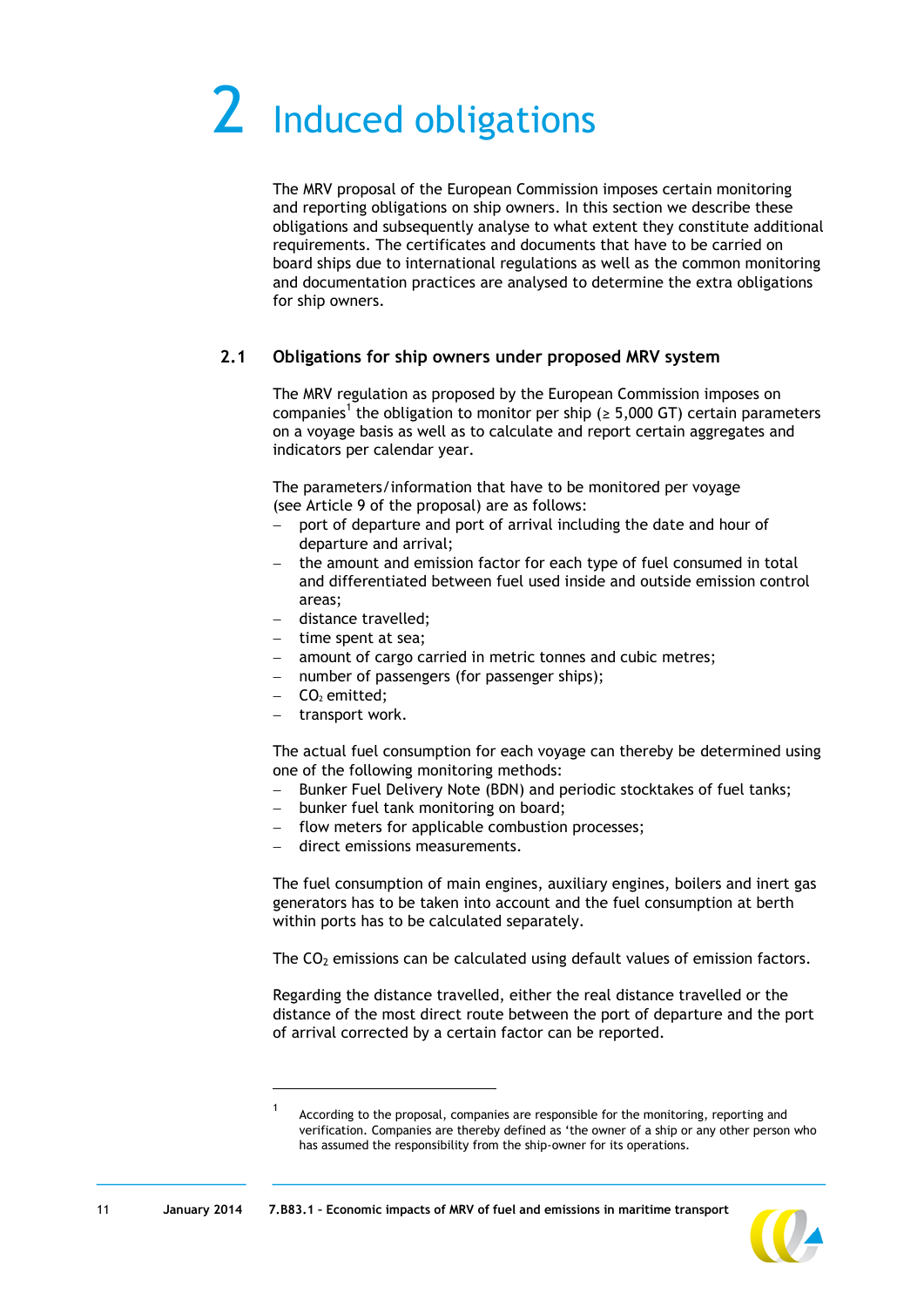Transport work has to be determined by multiplying the distance travelled with the amount of cargo carried.

Per calendar year the companies have to report the following (see Article 10 of the proposal):

- amount and emission factor for each type of fuel consumed in total and differentiated between fuel used inside and outside emission control areas;
- $-$  total CO<sub>2</sub> emitted;
- aggregated  $CO<sub>2</sub>$  emissions from all voyages between ports under a Member State's jurisdiction;
- aggregated  $CO<sub>2</sub>$  emissions from all voyages which departed from ports under a Member State's jurisdiction;
- aggregated  $CO<sub>2</sub>$  emissions from all voyages to ports under a Member State's jurisdiction;
- $-CO<sub>2</sub>$  emissions which occurred within ports under a Member State's jurisdiction at berth;
- total distance travelled:
- $-$  total time spent at sea;
- total transport work;
- average energy efficiency.

The average energy efficiency has thereby to be determined by at least the following four indicators:

- 1. Fuel consumption related to distance travelled.
- 2. Fuel consumption related to transport work.
- 3.  $CO<sub>2</sub>$  emissions related to distance travelled.
- 4.  $CO<sub>2</sub>$  emissions related to transport work.

The fourth indicator is thus in fact comparable to the Energy Efficiency Operational Indicator (EEOI), however not applied to all voyages but to voyages from and to EU ports only. The EEOI is an energy efficiency index that has been developed for certain ship types within the IMO for voluntary use.<sup>2</sup>

## **2.2 Obligations under IMO instruments**

#### **SEEMP**

According to MARPOL Annex VI, Regulation 22, each ship  $\geq 400$  GT has to keep a Ship Energy Efficiency Management Plan (SEEMP) on board. The SEEMP has to be ship specific and has to be set up in accordance with the IMO guidelines.

These SEEMP guidelines (MEPC 63/23 Annex 9) differentiate the following four steps of the management plan:

- 1. Planning.
- 2. Implementation.
- 3. Monitoring.

 $\overline{a}$ 

4. Self-evaluation and improvement.

In the planning phase, the current energy usage should be determined and a list of measures that could be used to improve the energy efficiency of the ship has to be compiled. The SEEMP should also describe how each measure should be implemented and who the responsible person is. Ships can, on a



<sup>2</sup> For detailed information on the EEOI see 'Guidelines for voluntary use of the ship energy efficiency operational indicator (EEOI)' (MEPC.1/Circ.684).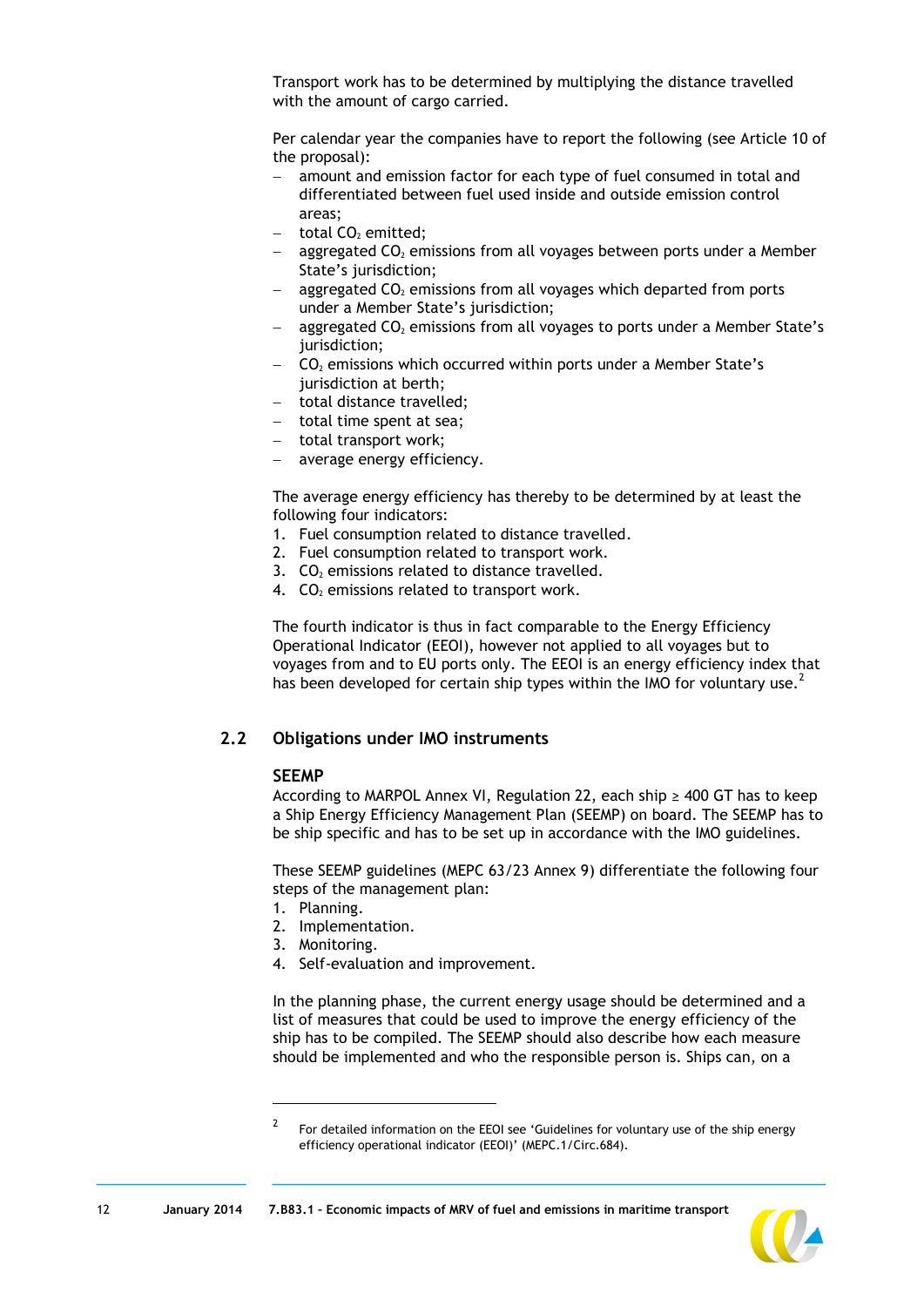voluntary basis, set an energy efficiency goal as the last part of the planning phase.

The energy saving measures should be implemented according to the plan and the energy efficiency of the ships should be monitored quantitatively.

Monitoring should therefore be done by an established method, preferably by an international standard. The EEOI is considered the primary monitoring tool, although other quantitative measures are also considered to be appropriate. It is recognized that the trade a ship is engaged in may determine the feasibility of the efficiency measures under consideration.

In the last phase, the effectiveness of the measures and their implementation is evaluated by the company itself.

#### **Other obligations under IMO instruments**

Regulation 18 of MARPOL Annex VI obliges vessels of 400 GT and above as well as platforms and drilling rigs to keep a record of the fuel oil that they bunker by means of a **Bunker Delivery Note** (BDN).The BDN is issued by the bunker fuel supplier and has to contain at least the following information (MEPC.1/Circ.508):

- name and IMO number of receiving ship;
- port;
- date of commencement of delivery;
- name, address and telephone number of marine fuel oil supplier;
- $-$  product name(s);
- $-$  quantity (metric tons):
- $-$  density at 15°C (kg/m<sup>3</sup>);
- $-$  sulphur content (% m/m); and
- a declaration signed and certified by the fuel oil supplier's representative that the fuel oil supplied is in conformity with regulation 14(1) or (4)(a)and Regulation 18(1) of MARPOL Annex VI.

According to Regulation 18 of MARPOL Annex VI, the bunker delivery notes have to be kept on board for a period of not less than three years following the delivery.

Regulations 17.1 and 36.1 of MARPOL Annex I, oblige every oil tanker of 150 GT and above and every other ship type of 400 GT and above to keep an **Oil Record Book**, Part I. Whenever certain machinery space operations take place such as the bunkering of fuel, an entry has to made in the Oil Record Book.

Regulation 14.6 of MARPOL Annex VI obliges ships that are using separate fuel oils to comply with the IMO sulphur emissions regulation to follow a fuel oil changeover procedure and to keep a **fuel changeover log book**: the ships have to carry a written procedure showing how the fuel oil changeover is done and the following information has to be recorded in a log book when any fuel oil changeover operation is completed prior to the entry into an emission control area or commenced after exit from such an area:

- the volume of low sulphur fuel oils in each tank;
- date and time of the changeover;
- position of the ship at the changeover.

There also several regulations of the SOLAS Convention in place that require ships to document certain information that is relevant for the MRV system.

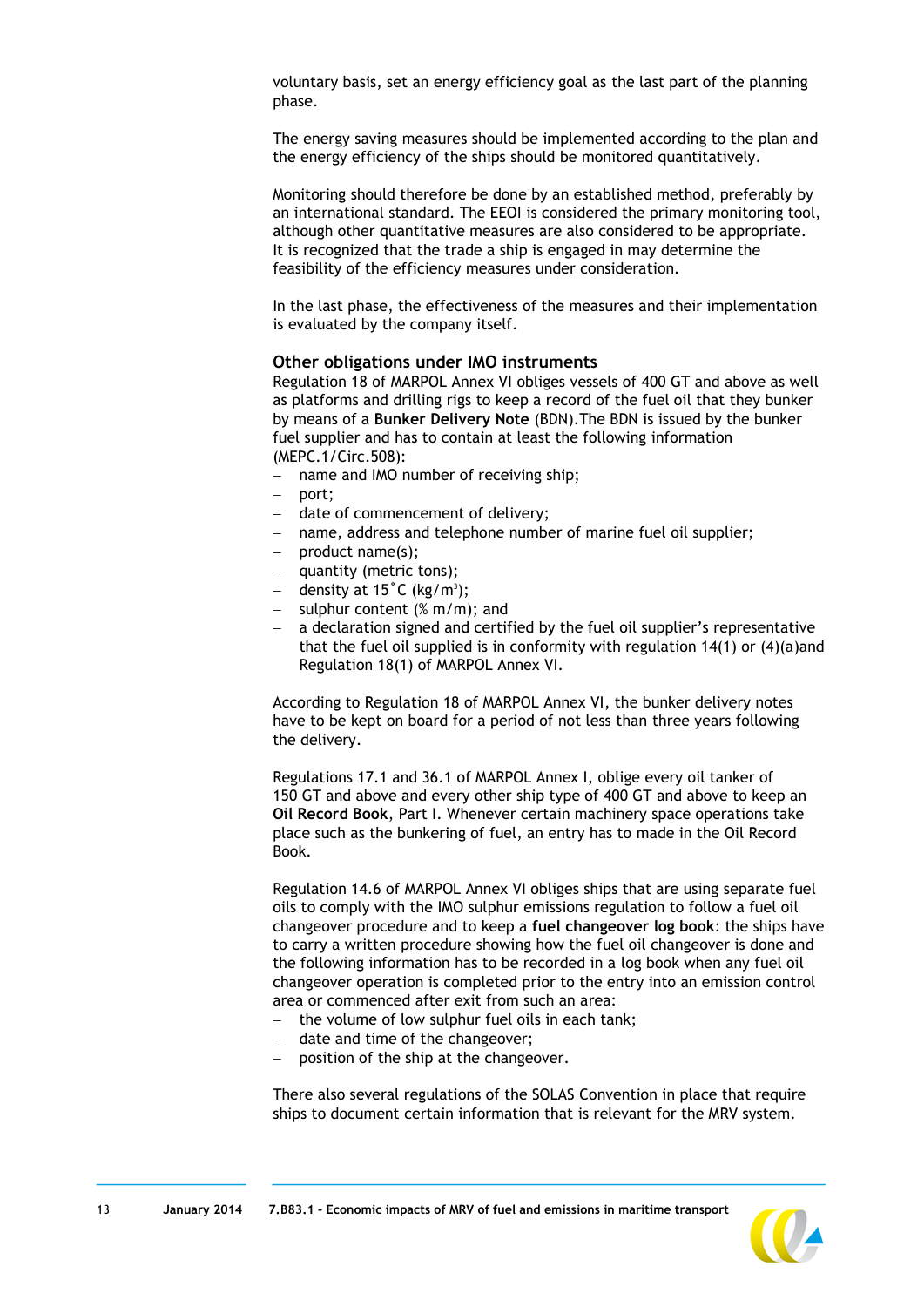SOLAS for example specifies the type and frequency of entries into a vessel's deck log book. Such entries involve most operations taking place on board the vessel, amongst which the entering and leaving of a port. If not credibly proved otherwise, this information would allow the distance sailed to be determined by means of default distances between ports.

Also the mass of certain goods has to be documented before loading due to SOLAS. This holds especially for potentially dangerous goods. Regarding the mass of containers, the Sub-Committee on Dangerous Goods, Solid cargoes and Containers of the IMO agreed in September of this year to the draft amendments of SOLAS chapter VI which will require mandatory verification of the gross mass of containers.

### **2.2.1 Obligations from EU regulation**

For all cargo imported into or exported from the EU, carriers have to submit entry/exit summary declarations, which contain information on the gross mass, amongst others (EC, 2006). Most of the intra-EU sea trade is actually covered by this regulation too, since ships that leave the Member States' territorial waters (12 nautical mile zone) are considered to pass the EU's external border.

### **2.2.2 Common practice**

Common practice on board ship also provides information relevant for the MRV system. For example, in the engine room log book the running hours of different machinery will be recorded, and the destination of the cargo is documented in the bill of lading.

The fuel consumption as such is even monitored under certain charter agreements. Here the ship owner pays for the fuel expenditure in the first place and subsequently charges the charterer for the fuel that has been consumed. The fuel consumption is thereby not necessarily monitored per voyage but will in many cases be related to the period that the ship has been chartered.

# **2.3 Additional obligations for ship owners/operators**

From the above we can conclude that all of the parameters that have to be monitored according to the MRV proposal are in principal already being monitored on board: tank levels are documented on a regular basis, the amount of fuel bunkered as well as the relevant information on the voyage and cargo are being documented. Only the frequency and/or the timing of the monitoring will have to be adjusted by some ship owners since under the MRV regulation the parameters will have to be monitored per voyage and fuel consumption will have to be monitored not only per voyage but also differentiated by ECA/non-ECA area. This means for example that a ship owner who decides to monitor the fuel consumption of a ship by means of Bunker Delivery Notes in combination with periodic stock takes will have to carry out stock takes every time the ship calls at an EU port and that ships that do not switch fuels when entering an ECA but make use of end-of-pipe technologies will, although IMO regulation does not require so, still have to monitor their fuel consumption within the ECA separately thus making two extra 'virtual port calls'.

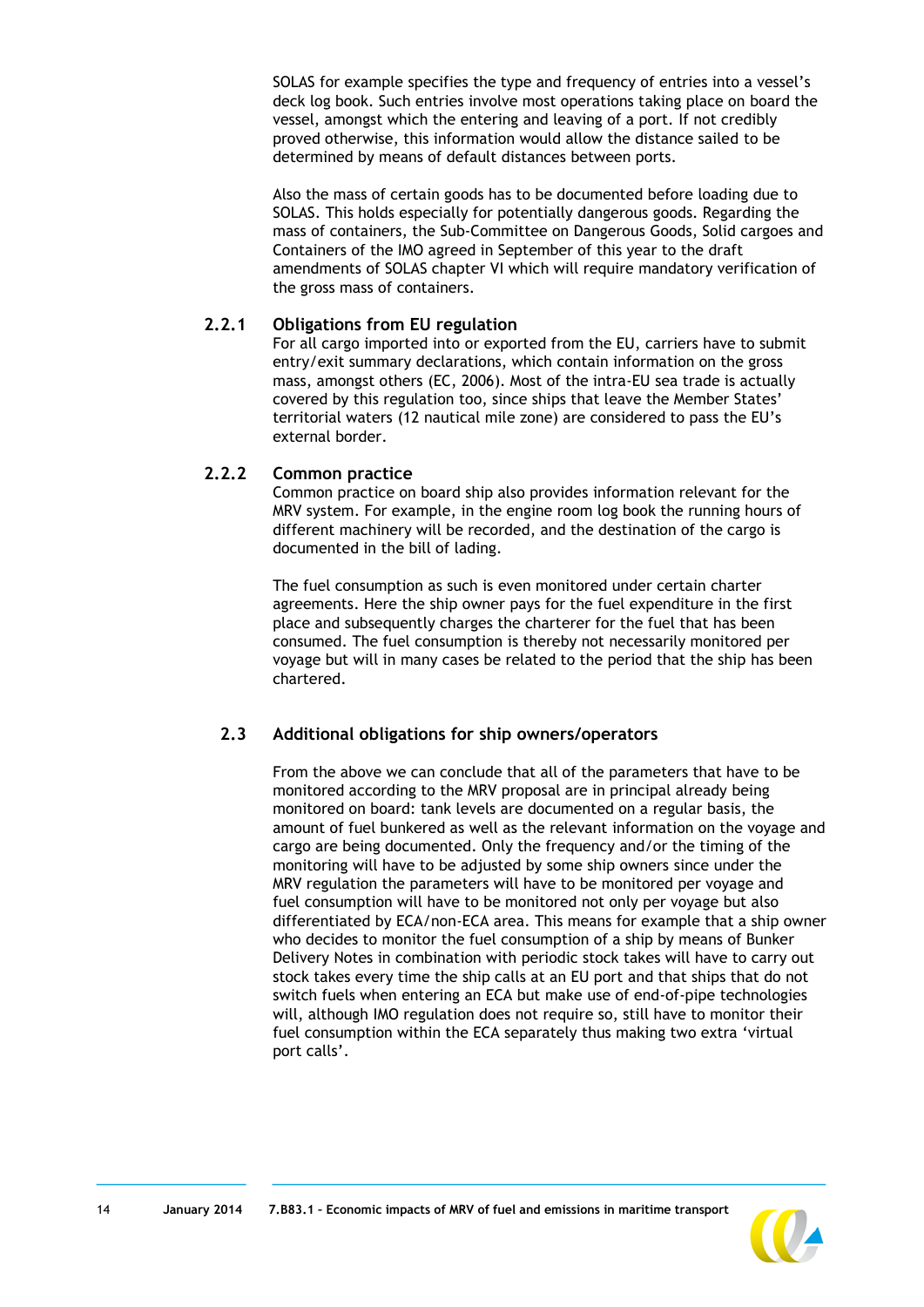One of the indicators that is proposed for reporting is similar to the EEOI. Ships that, due to the SEEMP, already work with the EEOI will thus have relatively low additional monitoring obligations since they already monitor transport work on a voyage basis. This holds all the more so if these ships also already monitor their fuel consumption according to the EEOI guidelines (MEPC.1/Circ.684), i.e. if they already monitor their fuel consumption on a voyage basis.<sup>3</sup>

For ships that, for SEEMP purposes, work with an energy efficiency indicator other than the EEOI, the MRV system will naturally have higher additional monitoring and reporting costs.

The verification of the annual emissions report clearly is a new requirement for each ship owner since the SEEMP regulation does not require any kind of verification.

<sup>3</sup> Although the guidelines for the Energy Efficiency Operational Index (EEOI) do prescribe that fuel consumption is monitored on a voyage basis, it is sufficient for the correct calculation of the EEOI to monitor the aggregated fuel consumption of all voyages within the monitoring period, since the numerator of the EEOI is the sum of the fuel consumption of the different voyages.



 $\overline{a}$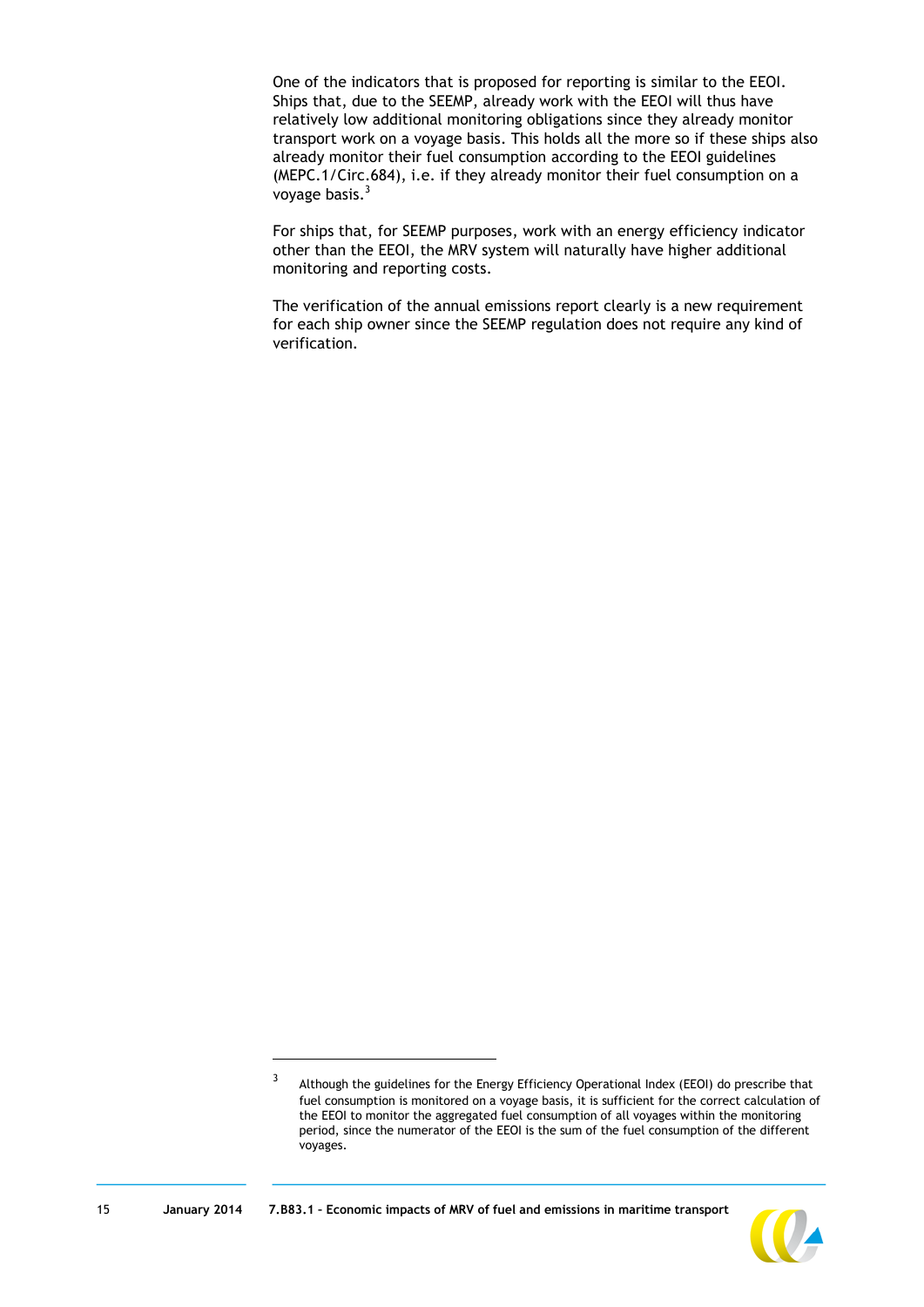

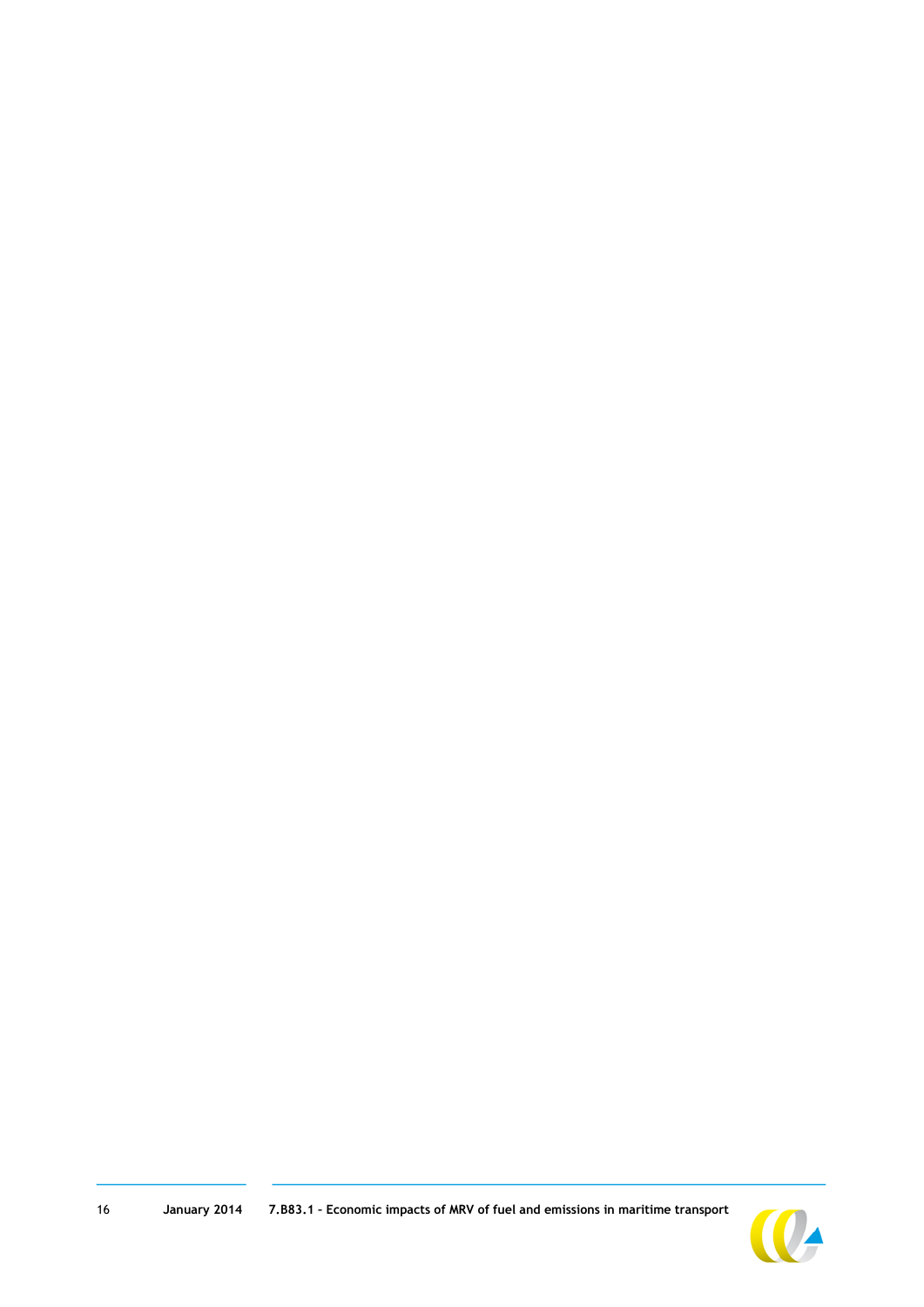# Induced costs

# **3.1 Which costs can be expected?**

If the proposed MRV regulation was implemented, ship owners/operators, the national competent authorities, and the EU competent authority would have to incur certain costs. In [Table 1](#page-16-0) an overview is given of the different cost items associated with the MRV regulation together with the stakeholder that most probably will have to bear the respective costs.

| Cost item                                                                      | Stakeholder to bear costs |
|--------------------------------------------------------------------------------|---------------------------|
| Familiarization with obligation                                                | National authorities,     |
|                                                                                | EU authority,             |
|                                                                                | Ship owner/operator       |
| Designing information material                                                 | National authorities,     |
|                                                                                | EU authority              |
| Informing subjected entities                                                   | National authorities,     |
|                                                                                | EU authority              |
| Developing reporting tool                                                      | EU authority              |
| Registry costs                                                                 | Ship owner                |
| Purchase of additional monitoring and reporting equipment                      | Ship owner                |
| Additional maintenance of monitoring and reporting equipment                   | Ship owner/operator       |
| Setting up monitoring plan                                                     | Ship owner                |
| Additional monitoring                                                          | Ship owner/operator       |
| Reporting (setting up emissions report)                                        | Ship owner/operator       |
| Verification of information submitted                                          | National authorities,     |
|                                                                                | EU authority              |
| Processing of verified reports                                                 | EU authority              |
| Enforcement                                                                    | National authorities      |
| (if ship is inspected compliance has to be checked (by ensuring that           |                           |
| document is on board), application of penalties, execution of expulsion order) |                           |

#### <span id="page-16-0"></span>**Table 1 Overview on cost items associated with MRV regulation**

# **3.2 Cost estimation of the European Commission**

In the impact assessment of the proposed MRV regulation (EC, 2013a and 2013b) the annual additional administrative costs<sup>4</sup> have been determined for ship owners/operators, for the national competent authorities, as well as for the EU competent authority. In [Table 2](#page-17-0) these administrative costs are given per stakeholder group, both for the group as a whole (in million Euro) and per entity (in Euro).

<sup>4</sup> The *additional* costs are referred to as 'burden' in the impact assessment.



-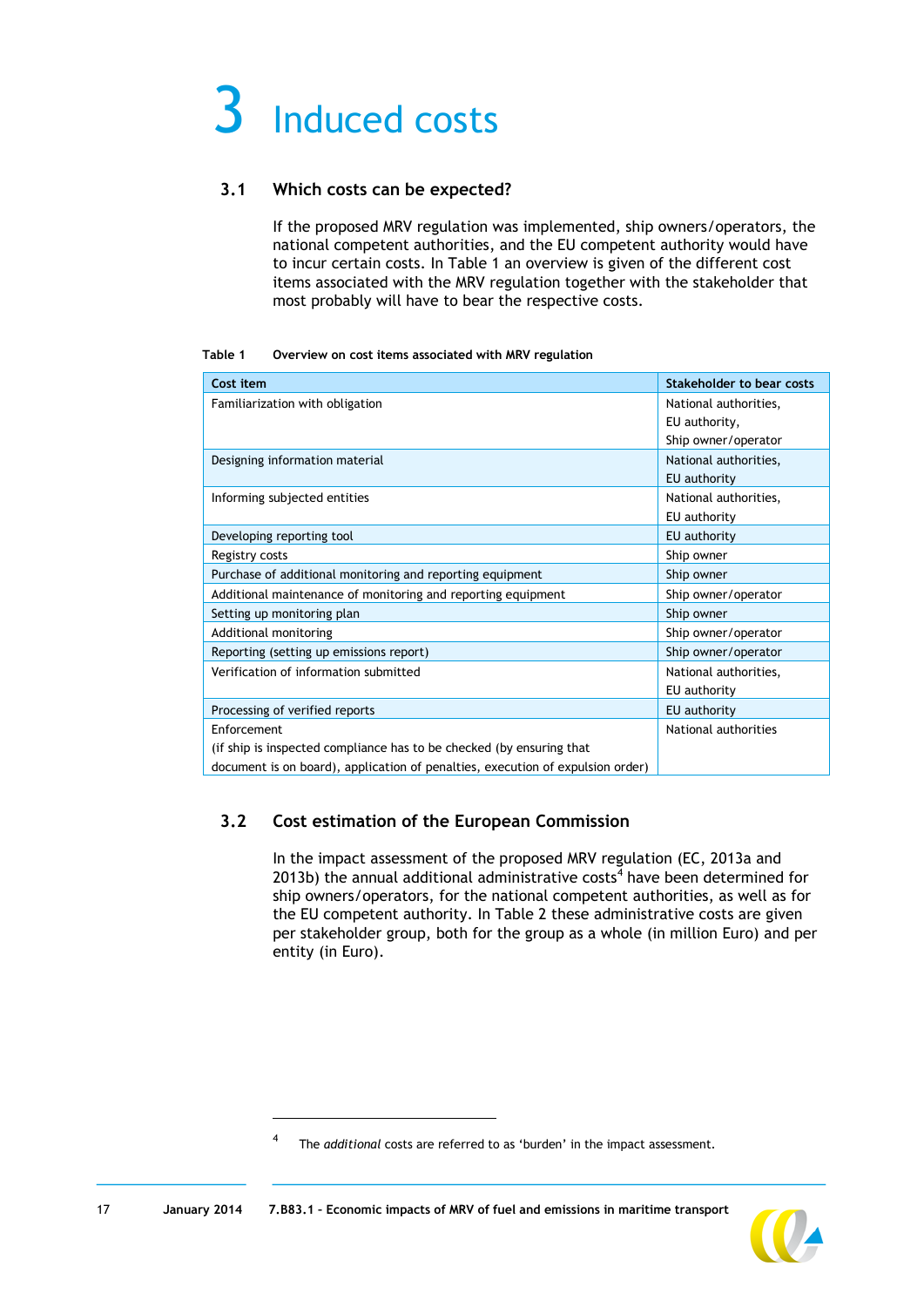#### <span id="page-17-0"></span>**Table 2 Additional annual administrative costs (scope: ships of 5,000 GT and above)**

| <b>Stakeholder</b>           | Total (million $\epsilon$ ) | # of entities | Per entity $(\epsilon)$ |
|------------------------------|-----------------------------|---------------|-------------------------|
| Ship owner/operator          | 76.4                        | 11,400        | 6,700                   |
| National competent authority | 2.6                         | 27            | 95,500                  |
| EU competent authority       | 2.2                         |               | 2,200,000               |
| Total                        | 81.2                        |               |                         |

Source: Based on EC 2013a and EC 2013b; non-recurring costs have been spread over 10 years.

The additional administrative costs consist mainly of personnel expenditures but also include the costs for private sector verification and 'equipment costs' for national authorities and EU competent authority regarding the design of information material.

The additional annual administrative costs for the ship owners/operators are estimated to amount to some  $\epsilon$  76.4 million in total and to  $\epsilon$  6,700 per entity.<sup>5</sup>

In the impact assessment these costs are set off against the expected fuel expenditure savings: the discounted administrative costs amount to € 0.6 billion and the discounted fuel expenditure savings to  $€$  9.4 billion, leading to a net benefit of  $\epsilon$  8.8 billion in the period until 2030. The expected fuel expenditure savings are thereby based on the 2% fuel saving that is expected from the MRV regulation.

# **3.3 Analysis of cost estimation of European Commission**

In the following we will analyse the cost estimation of the European Commission. We thereby discuss whether all relevant cost items have been taken into account and compare the cost estimation with the EU ETS MRV costs identified for airline operators and for operators of industrial/power generating installations.

# **3.3.1 Completeness**

1

A few cost items have not been taken into account in the impact assessment of the European Commission:

- 1. It can be expected that ship owners will have to register their ships with the EU authority and have to maintain this register. The European Commission seems to have neglected this cost item. The costs of registering ships can be significant if they can be compared with the costs of setting up a registry in the EU ETS, which is reported to amount to  $\epsilon$  2,500 in a recent study on small aviation emitters in the EU ETS (PwC et al., 2013).The costs for *maintaining* a registry account in the EU's Union registry have been reported to amount to around  $\epsilon$  500 per annum.
- 2. In the MRV proposal the investment costs for developing a reporting tool that will have to be incurred by the EU are specified to be  $\epsilon$  0.5 million. These costs do not seem to have been taken into account in the impact assessment.
- 3. The European Commission comes to the conclusion that in the period until 2030 the MRV regulation will generate a net benefit of  $\epsilon$  8.8 billion. The fuel expenditure savings from a 2% fuel consumption reduction have been taken into account here. What is not clear from the impact

<sup>5</sup> Note that in the main document of the impact assessment (EC, 2013a) these costs are specified as € 26.1 million in total and € 2.300 per ship owner/operator. This difference can be explained by the fact that the costs specified in the main document of the impact assessment are exclusive of the costs for private sector verification.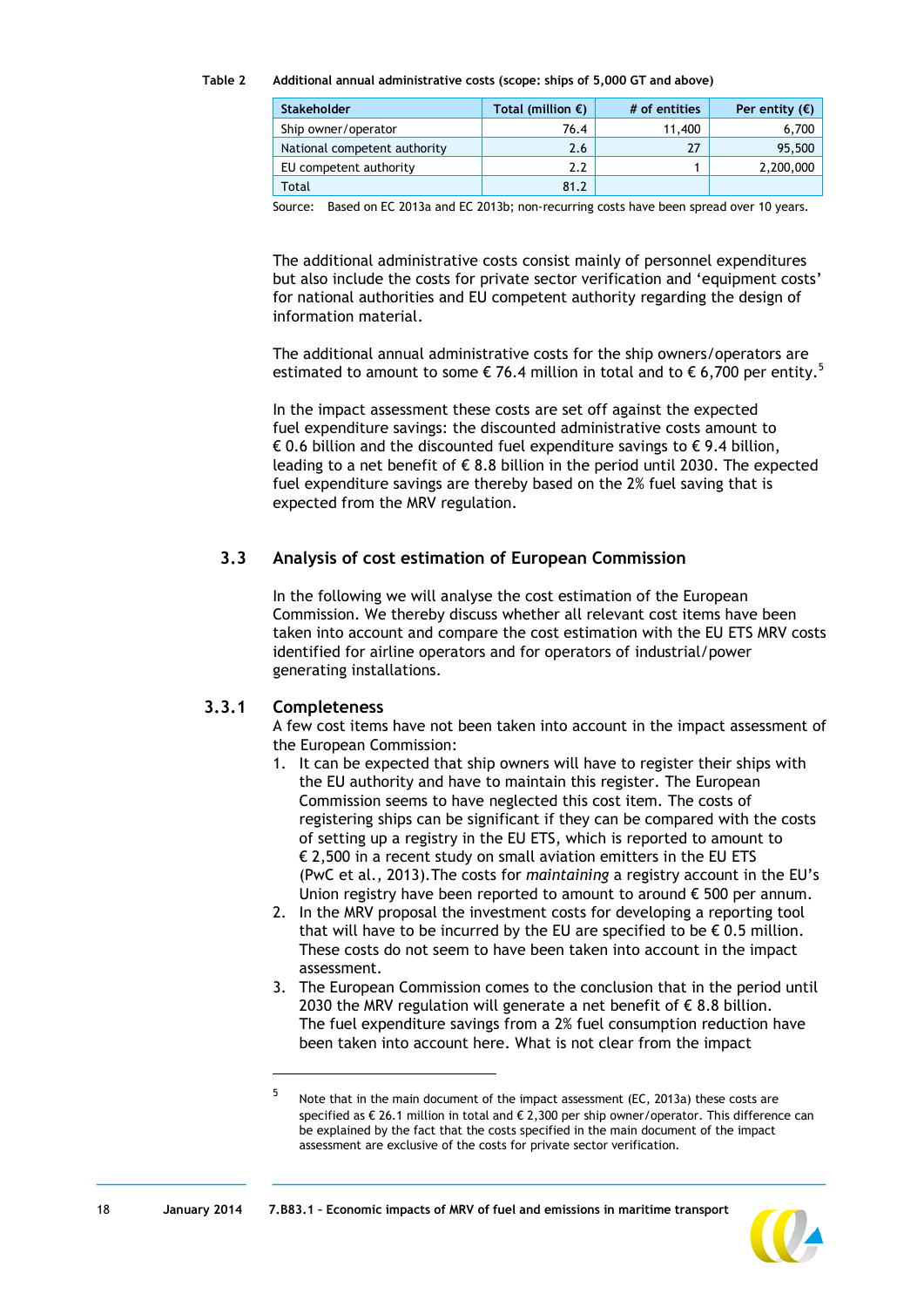assessment is whether the investment and maintenance costs associated with the abatement measures that enable the 2% reduction of the fuel consumption have thereby been accounted for.

These costs are not necessarily associated with the MRV regulation, since the regulation does not oblige ships to reduce their fuel consumption, however, they have to be taken into account when determining the cost effectiveness of the MRV regulation for ship owners/operators. Even if the abatement measures are cost effective, the net benefit of the MRV regulation will be lower.

## **3.3.2 Comparison with MRV costs for EU ETS**

Most of the administrative costs estimated by the European Commission are personnel expenditures and are estimated by specifying for the different tasks the number of necessary man-days and by applying a specific hourly wage rate.

The hourly wage rates are assumed to be:

- $\epsilon$  41.5/hour for the tasks related to national competent authorities and ship owners/operators; and
- $\overline{6}$  67/hour for the tasks carried out by the EU competent authority.

In a recent report to the Commission however, PwC et al. (2013) have worked with an hourly rate of  $\epsilon$  75 for aircraft operators which is significantly higher than the  $\epsilon$  41.5 that have been assumed for ship owners/operators here.

The amount of man-days assumed per task and per entity is specified in [Table 3.](#page-18-0)

| <b>Stakeholder</b>              | <b>Task</b>                           | <b>Assumed man-days</b> | Non-recurring costs* |
|---------------------------------|---------------------------------------|-------------------------|----------------------|
| Ship owner/operator             | Familiarization with obligation       | 20                      | x                    |
|                                 | Preparation of monitoring plan        | 5                       | X                    |
|                                 | Retrieving relevant information from  | 0.4                     |                      |
|                                 | existing data (net of BAU)            |                         |                      |
|                                 | Adjusting existing data               | $\overline{2}$          |                      |
|                                 | Filling in forms and tables, incl.    | 1                       |                      |
|                                 | recordkeeping                         |                         |                      |
|                                 | Verification                          | 2                       |                      |
|                                 | Submitting the information            |                         |                      |
| National competent              | Familiarization with obligation       | 50                      | X                    |
| authority - informing $\hat{a}$ | Designing information material        | $7.4**$                 | X                    |
| controlling                     | Informing the subjected entities      | 420                     | X                    |
| compliance***                   | Verification of information submitted | 210                     |                      |
| National competent              | Familiarization with obligation       | 5                       | X                    |
| authority -                     | Verification                          | 11                      |                      |
| enforcement***                  |                                       |                         |                      |
| EU competent                    | Familiarization with obligation       | 50                      | X                    |
| authority                       | Designing information material        | 200                     | X                    |
|                                 | Informing the subjected entities      | 8,550                   | X                    |
|                                 | Verification of information submitted | 2,850                   |                      |

<span id="page-18-0"></span>**Table 3 Man-days assumed per task and per entity in impact assessment**

Source: EC (2013b); scope: ships of 5,000 GT and above; \* non-recurring costs are spread over the first 10 years;\*\*The 200 man-hours specified in the impact assessment are related to the 27 EU countries; \*\*\*Controlling compliance refers to the verification of the information submitted to the EU whereas enforcement refers to the actual enforcement by e.g. Port State Control.

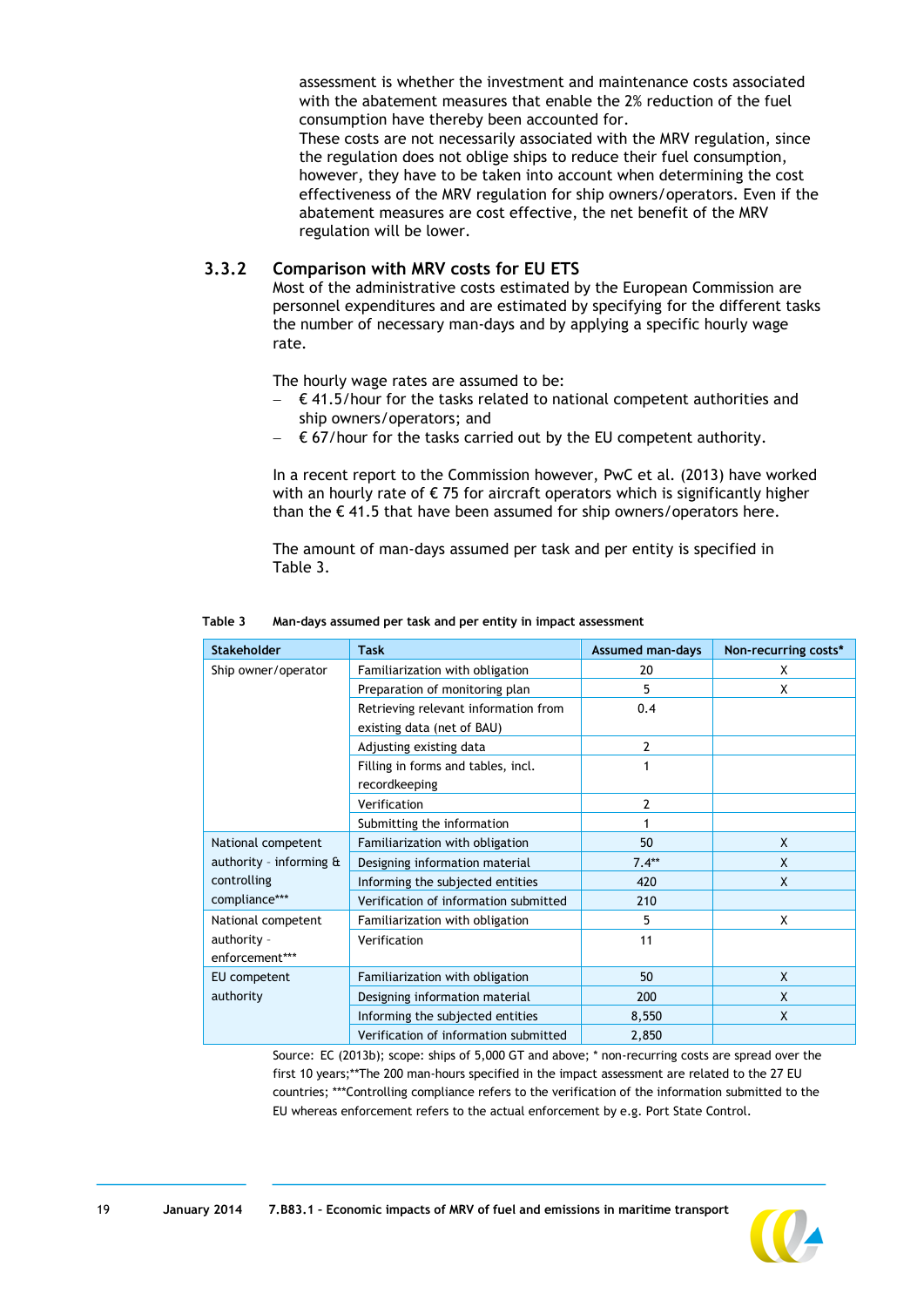The *aggregated* annual man-days assumed per entity are specified in [Table 4.](#page-19-0)

| <b>Stakeholder</b>                                                     | Average annual man-days in<br>the first 10 years per entity | Annual man-days in the<br>subsequent years per entity |
|------------------------------------------------------------------------|-------------------------------------------------------------|-------------------------------------------------------|
| Ship owner/operator                                                    | 9                                                           | 6                                                     |
| National competent authority - informing<br>and controlling compliance | 258                                                         | 210                                                   |
| National competent authority -<br>enforcement                          |                                                             |                                                       |
| EU competent authority                                                 | 2.927                                                       | 2,850                                                 |

<span id="page-19-0"></span>**Table 4 Total annual man-days assumed per entity for all tasks in impact assessment**

Source: Based on EC (2013b).

The man-days scheduled for ship owners/operators are lower in comparison to aircraft operators. PwC et al. (2013) report that they spent on average 83 hours to set up a monitoring plan for emissions and tonne-kilometre data, 85 hours to implement the monitoring plan and 72 hours annually to monitor and report emissions. If the monitoring plan would be valid for 10 years, this would translate to an average 89 hours per year or approximately 11 days. In view of the strict MRV requirements that aircraft operators already had to comply with for safety reasons, we think it is unlikely that the effort for shipping companies will be less.

The third party verification of the data monitored is expected to be outsourced against  $\epsilon$  3,750 per annum per ship owner/operator. For small aviation emitters, verification costs are only available for verification of RTK data. These amount to about € 1,200 (PwC et al., 2013). The costs expected for the shipping sector thus seem to be relatively high.

The overall annual MRV costs for ship owners and operators are estimated to be € 6,700. These costs are comparable to the € 7,300 annual compliance costs of small aviation emitters reported by PwC et al. (2013) but are lower than the MRV costs for ETS installations that have been identified for a sample of German ETS firms: Heindl (2012) finds MRV costs of around  $\epsilon$  8,500 on average, albeit with a large variation.

# **3.4 Cost differences per monitoring method**

The proposed MRV regulation allows ship owners to choose among four different fuel consumption monitoring methods. Depending on the monitoring method applied, the additional MRV costs of ship owners/operators will differ.

While the more automated, accurate monitoring methods are associated with higher investment costs, the opposite holds for the operational MRV costs:

If fuel consumption is monitored by Bunker Delivery Notes together with periodic stocktakes, the frequency of the stocktakes may have to be increased due to the MRV regulation, leading to some extra monitoring costs. These extra monitoring costs would be relatively high if stocktakes are carried out manually. Reporting of the fuel consumption data will lead to additional costs too. Only if the stocktake data is already being entered into electronic systems would the additional reporting costs be minimal. But even if this is the case, the fuel consumption data would still have to be linked to the relevant

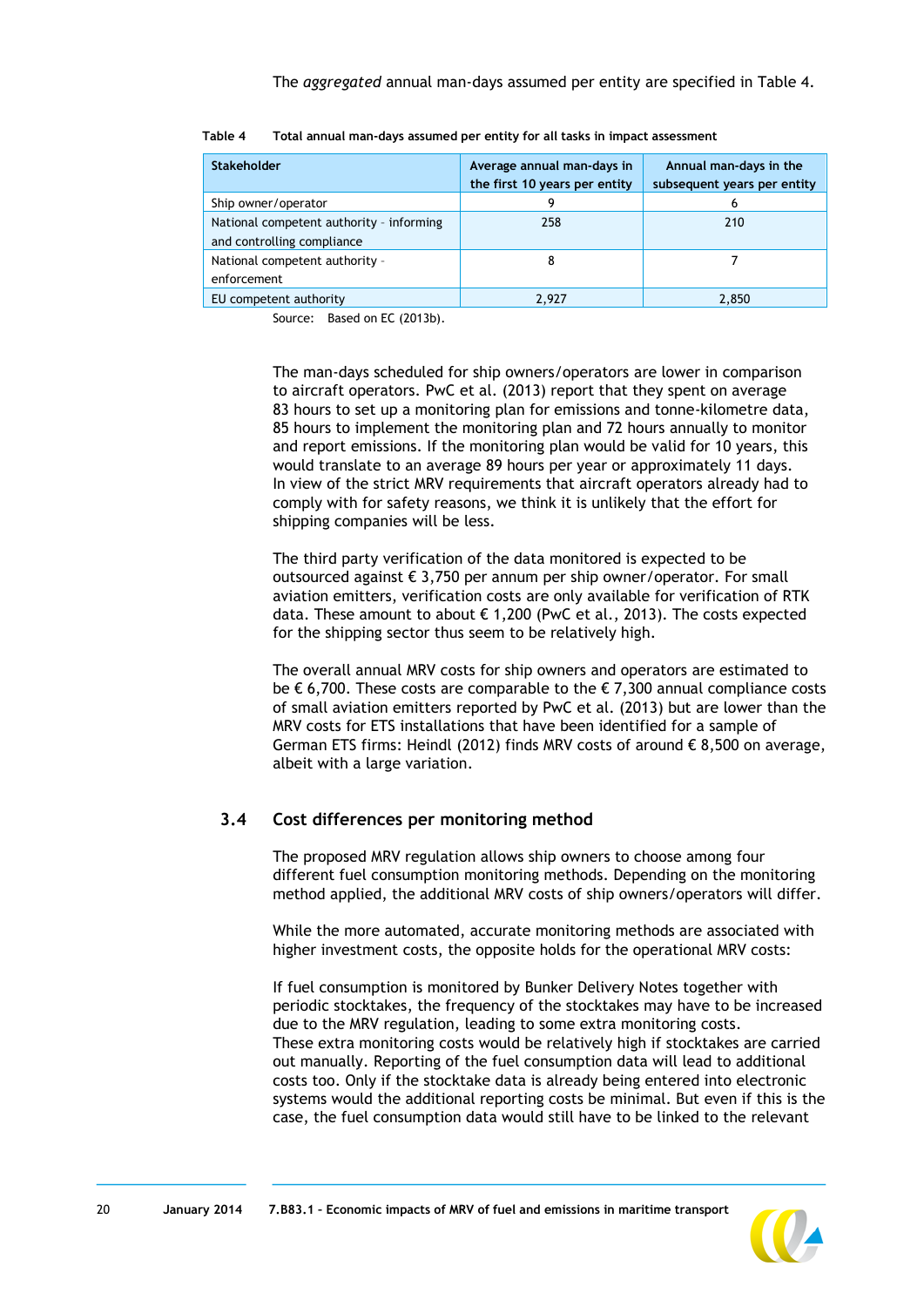emission factors. Third party verification could turn out to be relatively high since a cross check with other parameters might be needed.

Tank monitoring on board, the second possible methodology choice, is in principal very similar to the first method: only BDNs do not have to be produced and stocktakes are not carried out manually. Just as under the first method, the MRV regulation would lead to a change in the frequency of the stocktakes. If the stocktake data can be read-out electronically, fuel consumption per voyage can easily be determined by tank monitoring and MRV costs can be significantly lower compared to the first method. Fuel consumption data however would still need to be linked to the relevant emission factors and third party verification would probably also call for a number of cross checks.

Monitoring fuel consumption using fuel flow meters has the advantage over working with stocktakes (manually or automated) in that fuel consumption is directly measured and does not need to be determined on the basis of tank stock data. Since automated, monitoring and reporting will be associated with relatively little extra costs and since the fuel consumption data retrieved can be expected to be more reliable than the data determined by the first two methods, verification costs can be expected to be lower too. However, just as for the other two monitoring methods, fuel consumption data will need to be linked to the relevant emission factors.

For direct emission measurement, the costs for monitoring, reporting and verification can be expected to be the lowest since monitoring is fully automated and the most accurate. Even though the monitored  $CO<sub>2</sub>$  emission data will have to be converted into fuel consumption data, this will not be associated with extra monitoring costs, at least if the monitoring device also captures the  $CO<sub>2</sub>$  concentration of the exhaust gases.

Assuming that the automated fuel flow meters and direct emissions monitoring would eliminate the need for retrieving relevant information from existing data and for filling in forms and tables, including recordkeeping, it would save an estimated 1.4 man days annually according to [Table 3.](#page-18-0) With 11,400 ships over 5,000 GT and 18,400 ships in total, this would reduce reporting costs by € 5–€ 9million per annum.

### **3.5 Possible synergies with other regulations**

The investment costs associated with tank monitoring devices, fuel flow meters, and direct emission measurement devices may not only lead to reduced reporting and verification costs with respect to the proposed MRV regulation but could also lead to a reduction of the administrative costs for ship owners/operators and/or national authorities related to other regulations, in particular air pollution regulations.

Many ships choose to comply with the IMO and the EU sulphur regulation by using a fuel with a low(er) sulphur content. Ships then have to keep Bunker Delivery Notes on board and have to keep a sample of the fuel bunkered. If ships switch to a fuel with a lower sulphur content when entering and leaving a Sulphur Emission Control Area (SECA) ships also have to follow a certain fuel changeover procedure, where they have to monitor and report the level of the tank that contains the fuel suitable for compliance with the regulation. (MARPOL Annex VI, Regulation 14.6) Verification by the national authorities

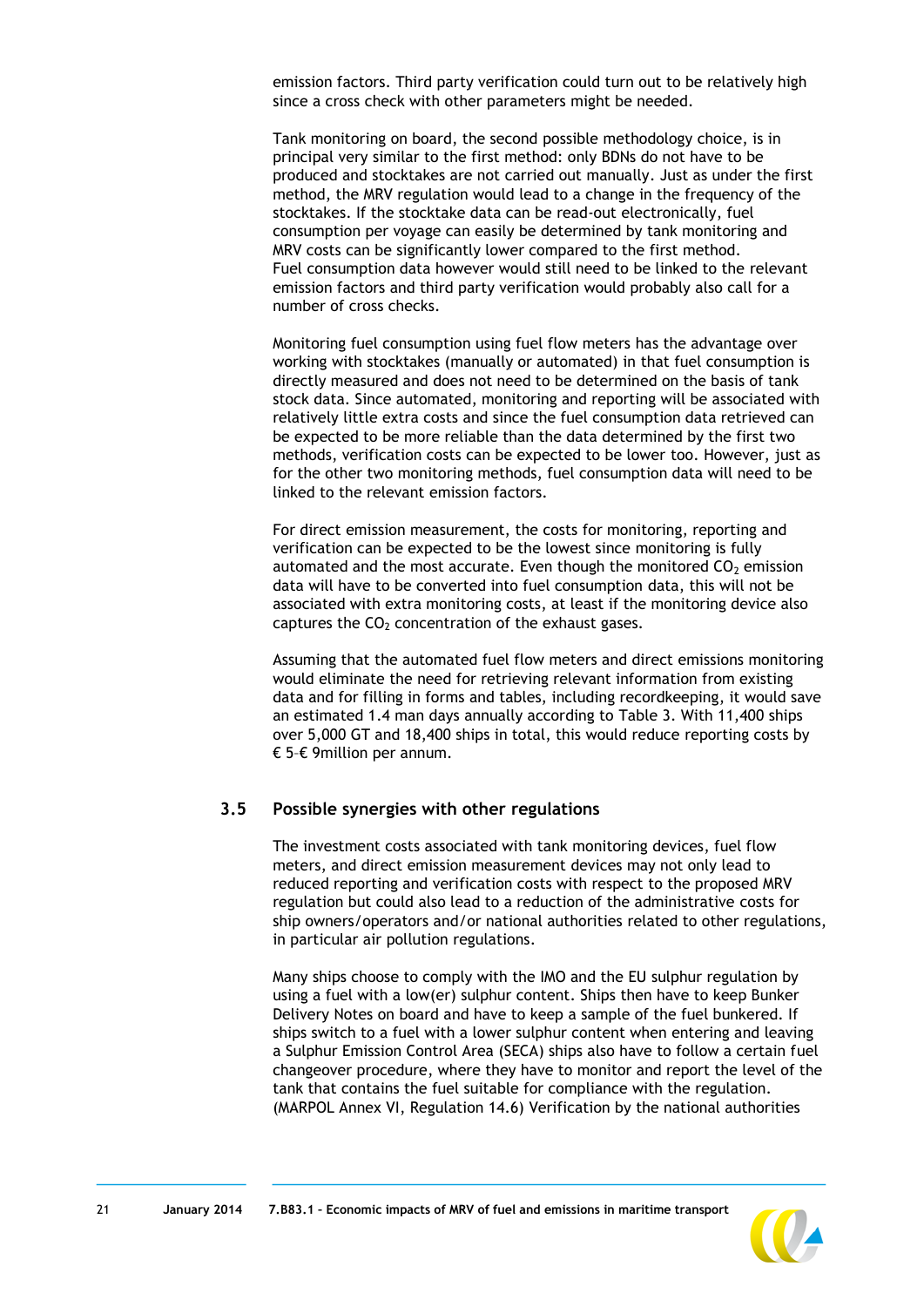can comprise the inspection of the BDNs, of the documentation of the fuel changeover procedure and testing the bunker samples.

The use of tank monitoring devices or fuel flow meters could lower the monitoring and reporting costs of ship owners/operators by reducing the costs for determining the low sulphur fuel tank stocks in the course of the fuel changeover procedure and hence also the verification of these data by the national authorities. The costs for the verification of the fuel quality used inand outside the SECAs, i.e. testing of fuel samples, however cannot be reduced by ships using fuel flow meters.

If ship owners would make use of direct (continuous) emissions monitoring, monitoring and reporting costs for compliance with the sulphur regulations could be reduced even more, since the fuel changeover procedure and the related documentation could become superfluous. Since the inspection of the documentation of the fuel changeover procedure would then also no longer be necessary, as well as the testing of the fuel samples, verification costs of national authorities would be reduced as well.

Direct continuous emissions monitoring systems can also lead to a reduction of the compliance costs for those ship owners that make use of emission reducing devices to comply with  $NO<sub>x</sub>$  and sulphur regulations, at least if the direct emissions monitoring system can also measure  $NO<sub>x</sub>$  and  $SO<sub>x</sub>$  emissions. Exhaust gas cleaning systems ('scrubbers') can for example be used to remove  $SO<sub>x</sub>$  from the exhaust gas of a ship or selective catalytic reduction systems can be applied to reduce the a ship's  $NO<sub>x</sub>$  emissions by chemical reduction. These devices need IMO approval to ensure that the emission standards can be met with these devices. Direct continuous emission monitoring systems can be used to this end (MEPC.184(59)). And if ships make use of scrubbers they also have to demonstrate that the systems work properly after the approval. Daily spot checks of the exhaust gas quality are recommended to this end and a continuous emission monitoring system would produce this data without extra effort. An IMO Submission by the United States and Ireland suggested that continuous emissions monitoring systems was the most suitable to demonstrate compliance with the IMO  $NO<sub>x</sub>$  standards, but the IMO Sub-Committee on Bulk Liquids and Gases concluded (BLG, 2013) that a mandatory requirement is not appropriate at this stage.

Quantification of the MRV costs that could be saved related to compliance with air pollution regulations is difficult because there is little data available. We estimate the current costs for the national authorities to be less than € 1.5 million per year in the EU, although this depends on the number of MARPOL Annex VI inspections of Port State Control and the costs per inspection.

Our estimates are based on the following facts:

- EU Member States carried out approximately 17,000 ship inspections in 2012.(Paris MoU,2013).
- The Dutch Port State Control had planned to carry out 230 MARPOL Annex VI inspections in 1,510 ship inspections (the number of actual MARPOL Annex VI inspections was 86) (InspectieLeefomgeving en Transport, 2013).
- $-$  Five MARPOL Annex VI inspection cost € 2,800 (RIVM, 2012).
- $-$  An analysis of a fuel oil sample costs € 150 (Bloor et al., 2013).

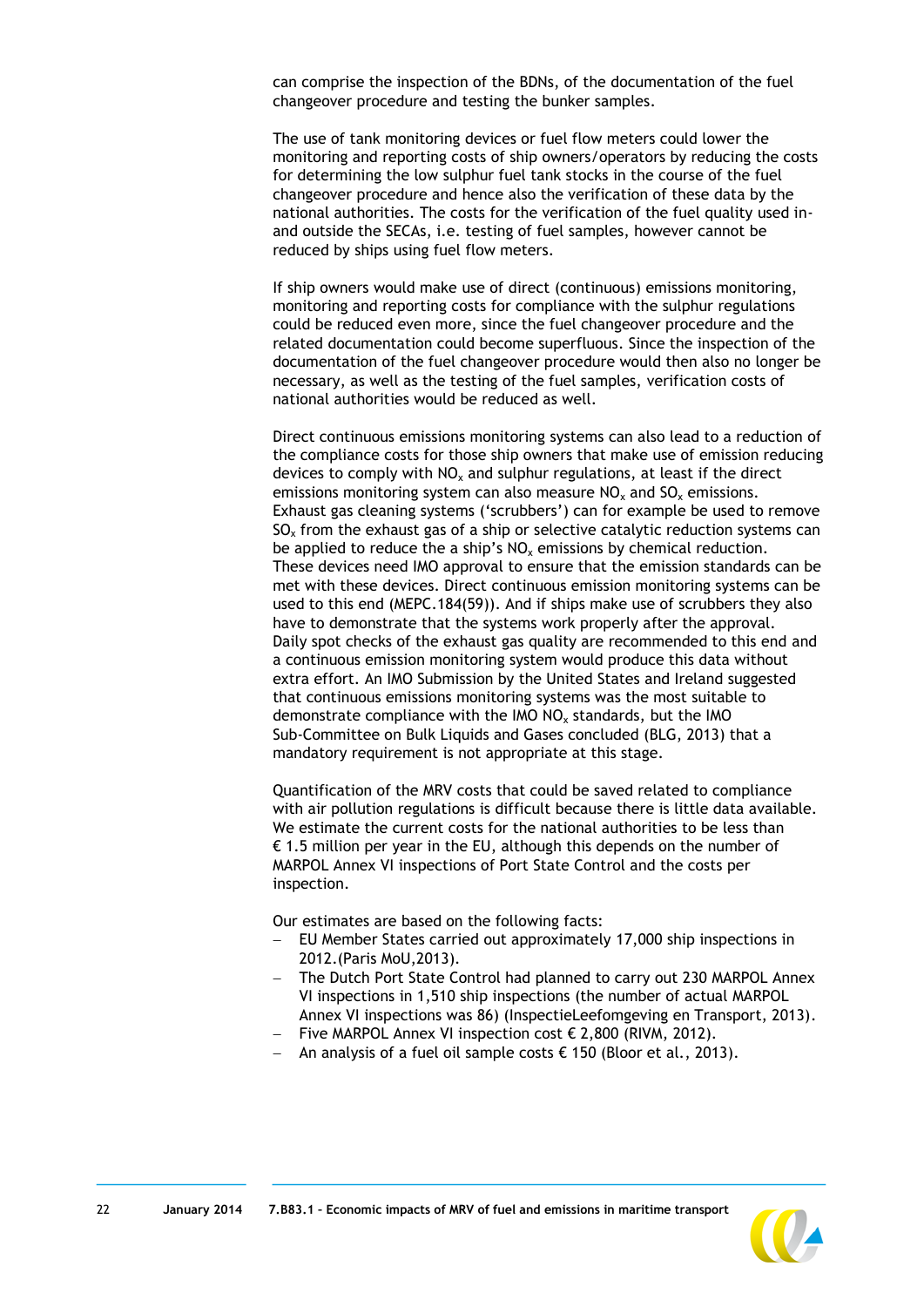Assuming that the costs of MARPOL Annex VI inspections and their share in the number of ship inspections are constant in EU Member States, EU states have carried out almost 2,600 inspections for a total cost of € 0.4  $\cdot$  € 1.5 million in 2012. 6

From 2015 onwards, ships in Emission Control Areas will be subject to more stringent sulphur regulations which will increase the costs of compliance (and consequently the benefits of non-compliance). As a result, it is likely that more inspections will need to be carried out to keep the share of non-compliant ships at its current level. Thus, the benefits of continuous emissions monitoring would increase.

### **3.6 Potential benefits for ship equipment manufacturers**

The proposed MRV regulation allows ship owners to choose one out of four fuel monitoring methods. If this choice was narrowed to the more automated, more accurate methods for all or for some ship types/sizes, the MRV regulation would lead to higher investment costs for some ship owners<sup>7</sup>which would constitute a demand impulse for the marine equipment industry. More specificly, the regulation could lead to an increased demand for:

- sensors and meters to be installed on board;
- electronic systems including interfaces and software that gather, store and/or process the data;
- data analysis services.

According to the European Commission (EC, 2013b), about 11,400 ships of 5,000 GT and above will have to comply with the MRV regulation. For the global fleet it is roughly estimated that owners of about 10% of the ships of 5,000 GT and above are currently, on a voluntary basis, actively working on the improvement of the fuel efficiency of their ships. If the same share was to hold for the fleet that would fall under the MRV regulation, it can be expected that extra ship equipment for about 10,000 ships would be in demand due to the stricter MRV regulation.

There is large number of small and medium sized enterprises in the marine equipment industry and it is therefore very difficult to tell which country, in terms of employment, would profit the most from this demand impulse. A thorough market analysis was beyond the scope of this study but from desktop research we found headquarters of relevant marine equipment companies to be located in Northwestern Europe, the US, Canada, and Japan. But since many companies are global enterprises and since production facilities may be located not in the same country as the headquarters it is still difficult to determine where the employment impact would be the highest.

In general it holds that the suppliers of sensors and meters are often not only active in the shipping sector but rather serve different sectors; the applications for the shipping sector are often well established for other sectors and are then being transferred to the shipping sector.

-



<sup>6</sup> The main uncertainty in this calculation results from the cost per inspection. The lower figure assumes that the costs are just related to the analysis of the fuel. RIVM (2012) reports the costs of inspection by PSC ships coming alongside of inspected ships. This is probably more expensive than inspections in port. However, it is not clear from the text whether this figure includes the costs of the chemical analysis and potential other enforcement costs.

<sup>7</sup> Due to economies of scales these investment costs can be expected to decrease in the long run.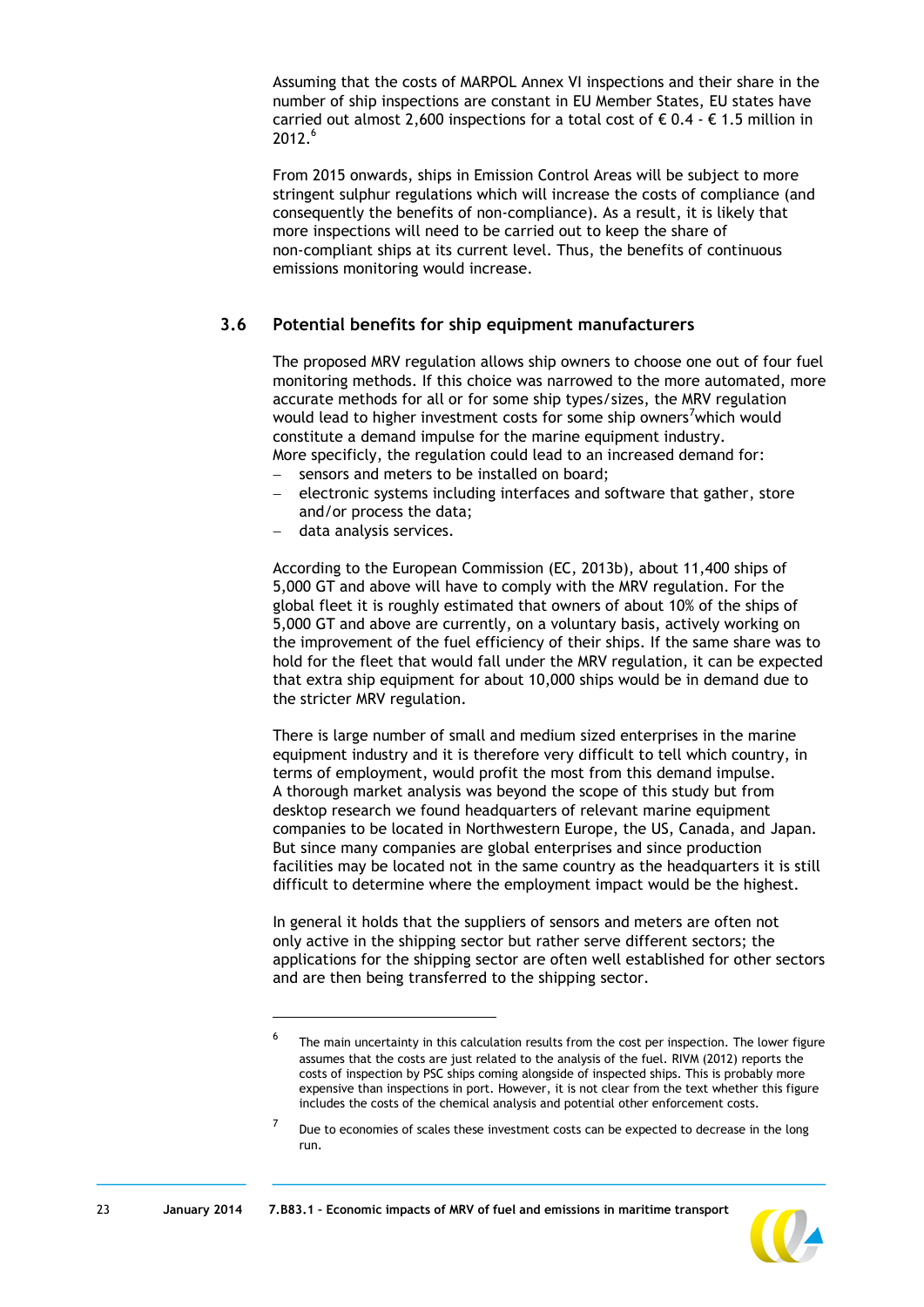Electronic monitoring systems including interfaces and software can naturally be produced everywhere. Some companies however do offer integrated solutions in the sense that they collaborate with the suppliers of the sensors and meters.

There is a multitude of suppliers of vessel performance monitoring services active on the market. Traditionally these services have been offered for fuel expenditure saving purposes but environmental regulation now plays an increasing role; there is for example a rising number of companies that do offer assistance in the implementation of the IMO Ship Energy Efficiency Management Plan which is mandatory since the beginning of 2013. The companies offering vessel performance monitoring services typically are stand alone service companies, a branch of a shipping or marine equipment company or a classification society. Some of these companies are, due to technology cluster reasons, located in the same countries as the suppliers of fuel/emission monitoring equipment, however the spread over countries is much higher due to the heterogeneity of the suppliers.

# **3.7 Conclusions**

The European Commission has estimated that the proposed MRV regulation will lead to additional annual administrative costs for the ship owners/operators of about € 76.4 million in total and € 6,700 per entity. These additional costs comprise the administrative costs for monitoring and reporting as well as the costs for third party verification. We come to the conclusion that the cost estimate for monitoring and reporting is rather low but that the cost estimate for third party monitoring is rather high if compared to the EU ETS MRV costs of aircraft operators. The total MRV cost estimate is comparable to those identified for aircraft operators but lower than the EU ETS MRV costs identified for operators of industrial/power generating installations.

The proposed MRV regulation allows ship owners/operators to choose among four different fuel consumption monitoring methods. Depending on the monitoring method applied, the additional MRV costs of ship owners/operators will differ. While the more automated, accurate monitoring measures are associated with higher investment costs, the opposite holds for the operational MRV costs: the lowest operational MRV costs are associated with direct (continuous) emission monitoring, followed by the use of fuel flow meters, tank monitoring, and Bunker Delivery Notes combined with stocktakes. This can be explained by the degree to which monitoring and reporting can be carried out electronically and the accuracy and the verifiability of the monitoring which has an impact on the verification costs. We estimate that ship owners and operators could lower MRV costs by € 5 – € 9 million annually by using automated fuel monitoring or continuous emissions monitoring.

Due to synergies with air pollution regulations, regulators could at the current level of inspections annually save  $\epsilon$  0.4  $\epsilon$  1.5 million if ships made extensive use of continuous emissions monitoring systems. From 2015 onwards, ships in Emission Control Areas will be subject to more stringent sulphur regulations which will increase the costs of compliance (and consequently the benefits of non-compliance). As a result, it is likely that more inspections will need to be carried out to keep the share of non-compliant ships at its current level. Thus, the benefits of continuous emissions monitoring would increase.

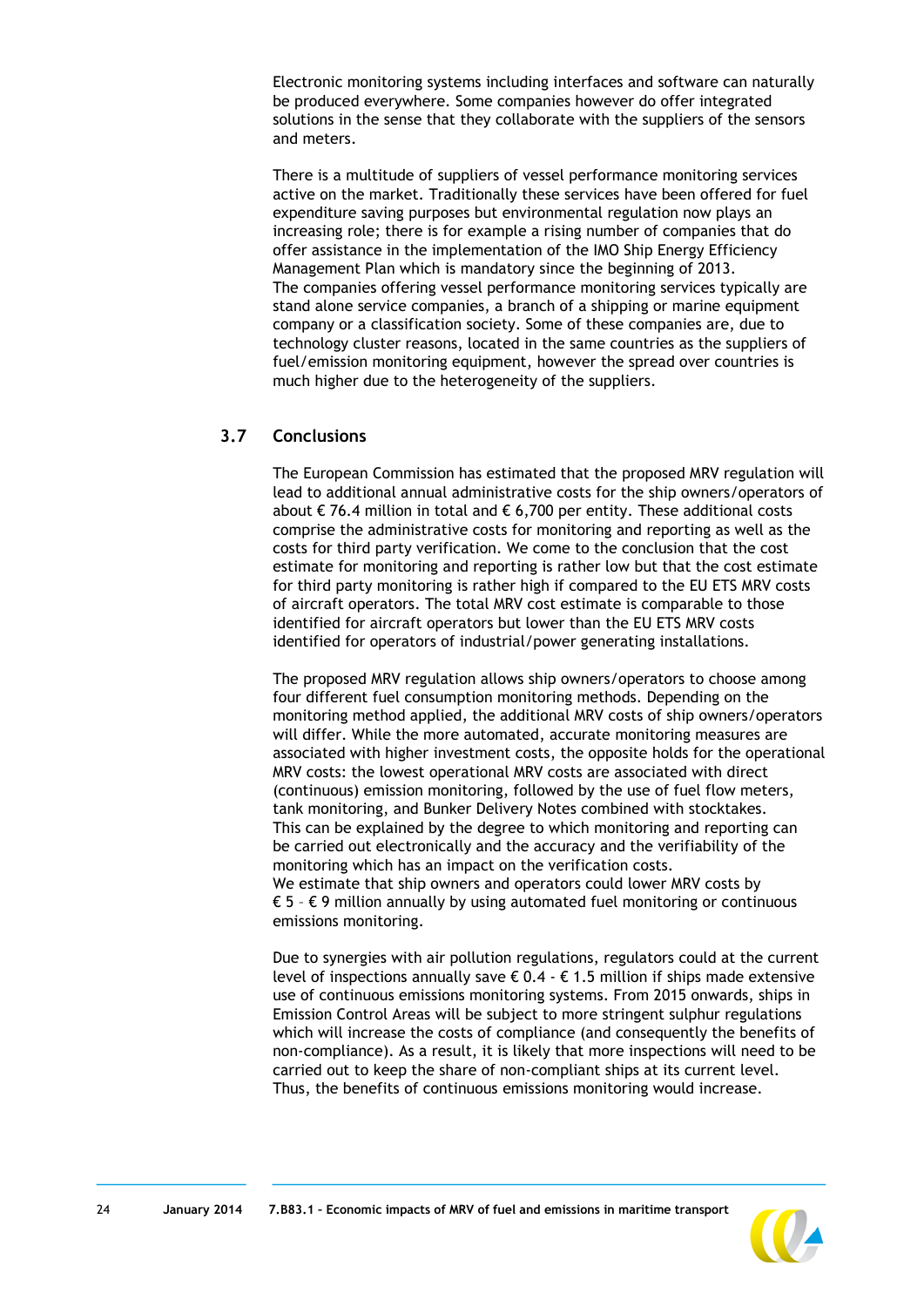The proposed MRV regulation allows ship owners to choose one out of four fuel monitoring methods. If this choice was narrowed to the more automated, more accurate methods for all or for some ship types/sizes, the MRV regulation would lead to higher investment costs for some ship owners and to a demand impulse for the marine equipment industry. There is large number of small and medium sized enterprises in the marine equipment industry and it is therefore very difficult to tell which country, in terms of employment, would profit the most from this demand impulse.

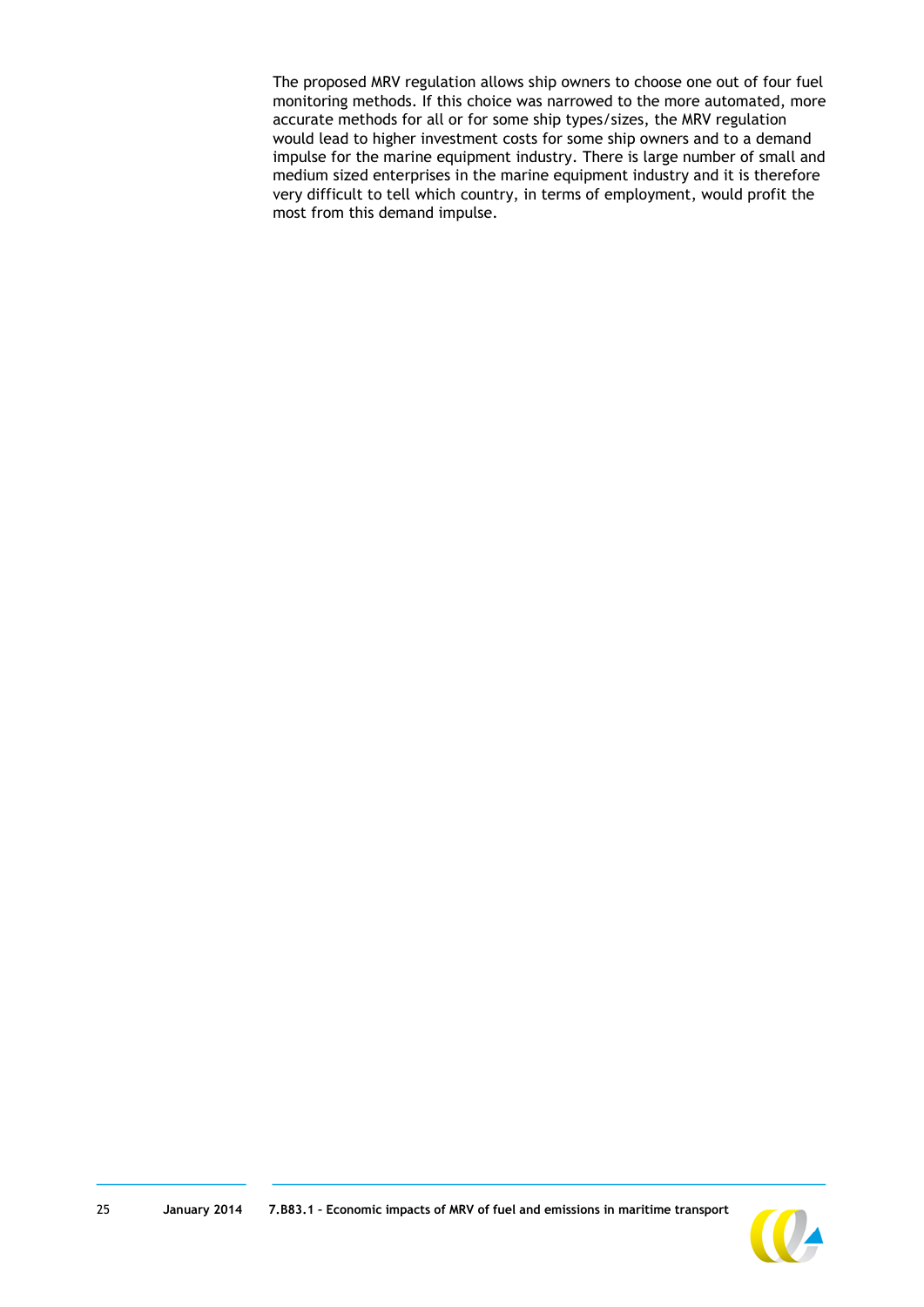

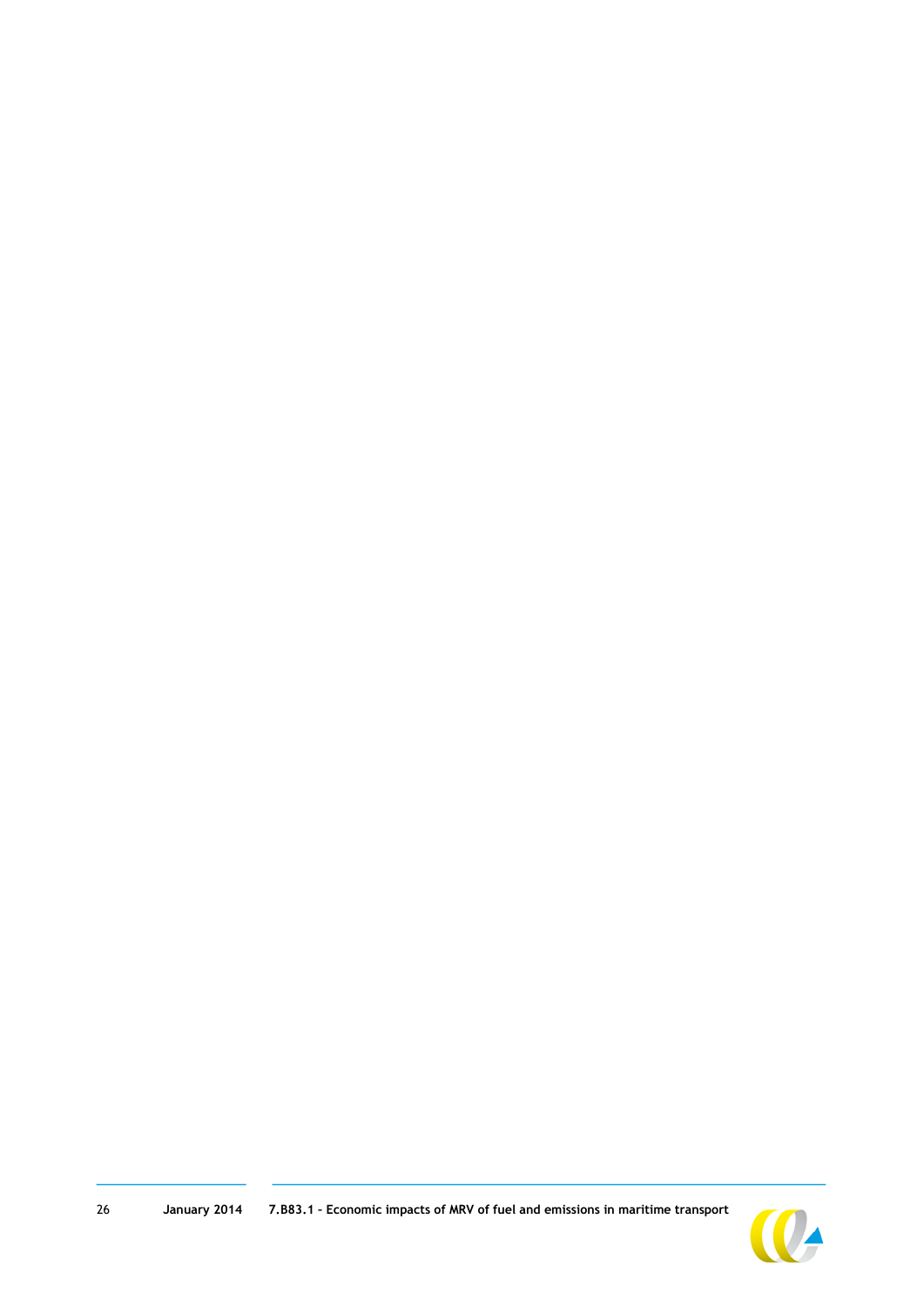# Impact on  $CO<sub>2</sub>$  emissions

# **4.1 Impact on CO<sup>2</sup> emissions expected by European Commission**

The European Commission expects that the implementation of the MRV regulation will lead to a reduction of the  $CO<sub>2</sub>$  emissions of European maritime transport of up to 2% in the year 2030 compared to the baseline. This is, in absolute terms, an emission reduction of 4.46 Mt of  $CO<sub>2</sub>$  in the year 2030. The cumulative  $CO<sub>2</sub>$  emission reduction until 2030 is estimated to amount to 55.9 Mt which is equivalent to an annual 2% emission reduction in the period 2018-2030 compared to the baseline.

The European Commission points out that the 2% emission reduction estimate has been confirmed during bilateral discussion with stakeholders and that some leading stakeholders expect the emission reduction to be even higher (EC, 2013a).

The European Commission bases the expected  $CO<sub>2</sub>$  emission reduction from an MRV regulation on the Maddox (2012) report. Since no MRV regulation as such is analysed in the Maddox report it is not clear how the study supports the expected 2% emission reduction for 2030. In the study different measures to remove the market barriers that prevent the implementation of cost effective  $CO<sub>2</sub>$  abatement measures in the shipping sector are analysed. The two measures that may have an impact comparable to an MRV regulation are the 'Vessel fuel consumption certification' and the 'Enhanced SEEMP implementation' measures.

The  $CO<sub>2</sub>$  reduction that the European Commission expects to be realised through the MRV regulation is ascribed to the additional information that would become available on the fuel consumption/efficiency of the ships. This would trigger an improvement of the fuel efficiency of the ships.

The measure 'Vessel fuel consumption certification' means that a consistent approach to measuring vessels' fuel consumption would be established and that the monitored data would be verified by a third party, such as a classification society. Reliable information on the fuel consumption of ships would then make relative energy efficient vessels more attractive for charterers and buyers and enable ship owners to earn back investment costs for energy efficiency measures by charging charterers higher rates for more efficient ships.

The 'Enhanced SEEMP implementation' would, in contrast to the current SEEMP, require companies to implement specific verifiable procedures within an environmental management system that would be subject to auditing. Regarding the environmental impact of the enhanced SEEMP implementation, it is acknowledged that it is difficult to quantify the impact but stated that there is some indication that it may result in an improved environmental performance.

The approach that has been used in Maddox (2012) to quantify the emission reduction associated with the different measures to remove the market barriers for investment into  $CO<sub>2</sub>$  abatement measures is as follows: The *maximum* abatement potential of twelve CO<sub>2</sub> abatement measures is quantified at 169 Mt  $CO<sub>2</sub>$  in 2020. Implementing all the political measures

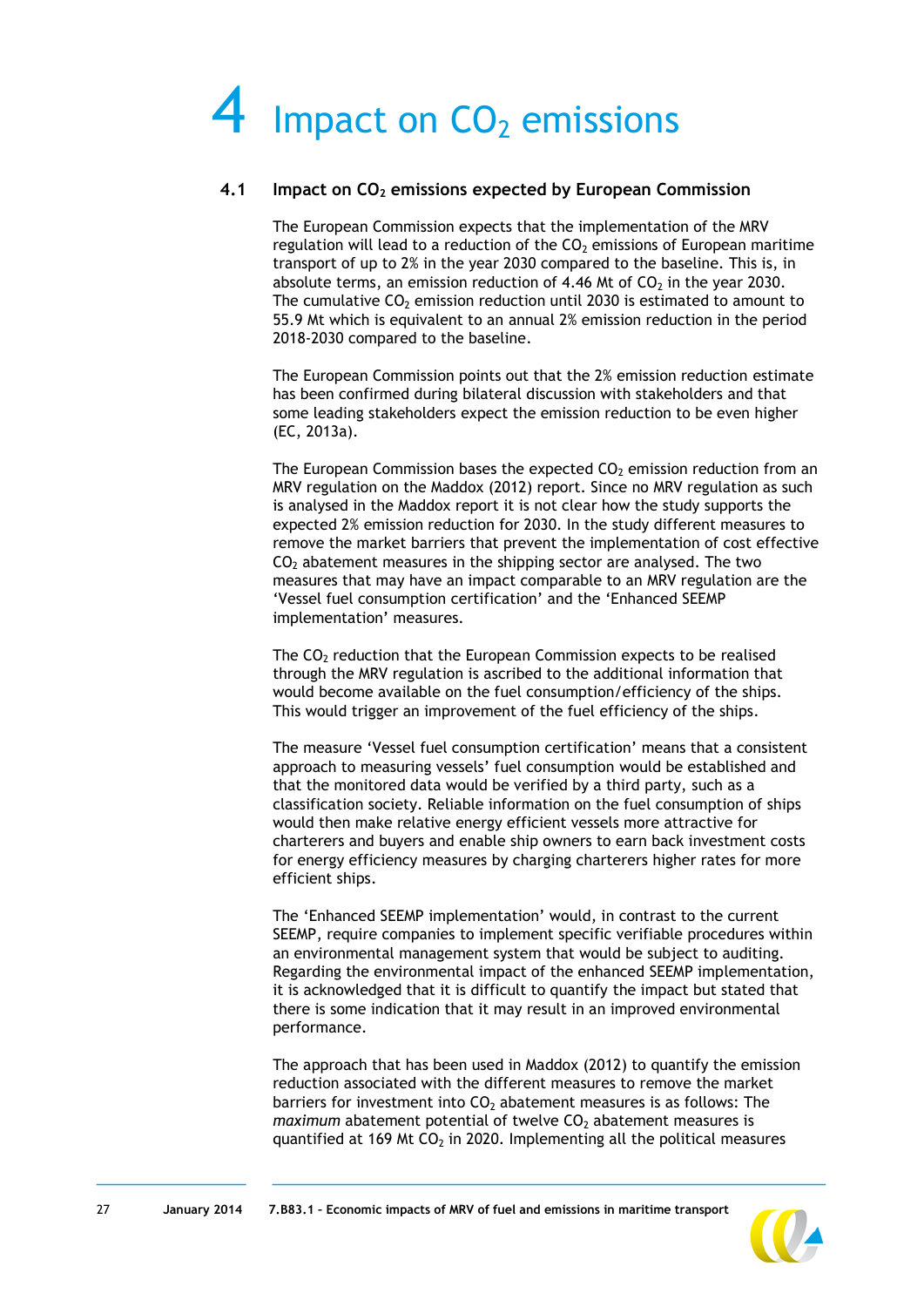presented in the study would remove the market barriers to such an extent that the total maximum abatement potential of the twelve abatement measures would be realized. For each political measure, an estimation is then made of the extent to which it contributes to removing the market barriers and this share then determines the share of the maximum abatement potential that can be ascribed to the specific political measure. The  $CO<sub>2</sub>$  emission reduction of the specific political measure is then, based on the 'professional judgement' of the authors distributed over the different individual  $CO<sub>2</sub>$  abatement measures.

According to this approach, the global 2020 emission reduction of 'Vessel fuel consumption certification' measure amounts to 52 Mt  $CO<sub>2</sub>$  and to 21 Mt  $CO<sub>2</sub>$  for the 'Enhanced implementation of the SEEMP' measure. This is equivalent to an emission reduction of 4% and 1.6% in 2020 respectively.

### **4.2 Review of the CO<sup>2</sup> emission reduction expected by the Commission**

If implemented, the MRV regulation would not lead to a price on carbon, so for the MRV regulation to have an effect on  $CO<sub>2</sub>$  emissions, abatement measures that currently already are cost efficient have to be available and the regulation has to prompt ship owners to, at least partially, take up these measures.

For many ship types cost efficient  $CO<sub>2</sub>$  abatement measures are indeed available. If the MRV regulation is successful in removing (some of) the market barriers that prevent the adoption of these measures, then a  $CO<sub>2</sub>$  reduction effect can be expected from the MRV regulation.

In Maddox (2012) this approach has been chosen but the MRV regulation is not explicitly analysed. The crucial question thus arises whether the MRV regulation is able to help remove these market barriers.

The market barriers that the MRV regulation could remove in principle are:

- 1. The split incentive between charterers and ship owners. And
- 2. The lack of information of ship owners and operators.

The split incentive arises because the owner of a ship who does not use the ship himself is only willing to invest in  $CO<sub>2</sub>$  abatement measures if he can consequently raise the charter rates to earn back his investment costs. However, a charterer is only willing to pay higher charter rates if he actually is able to compensate the additional expenses by a reduced bunker bill. For that, the charterer needs credible and reliable information on the fuel consumption of a ship

Due to the proposed MRV regulation, charterers will indeed get verified information on the fuel consumption and efficiency of a vessel. However this information will probably not be more meaningful for a charterer than the maximum amount of fuel consumption per day that is currently specified in the charter contracts. The energy use of the vessel in absolute terms per year is probably not meaningful enough since it does not say anything about the underlying use of the ship and the EEOI that would have to be reported according to the MRV proposal might also be of limited value for a charterer since factors that are not related to the energy efficiency of the ship can have an impact on the indicator too.

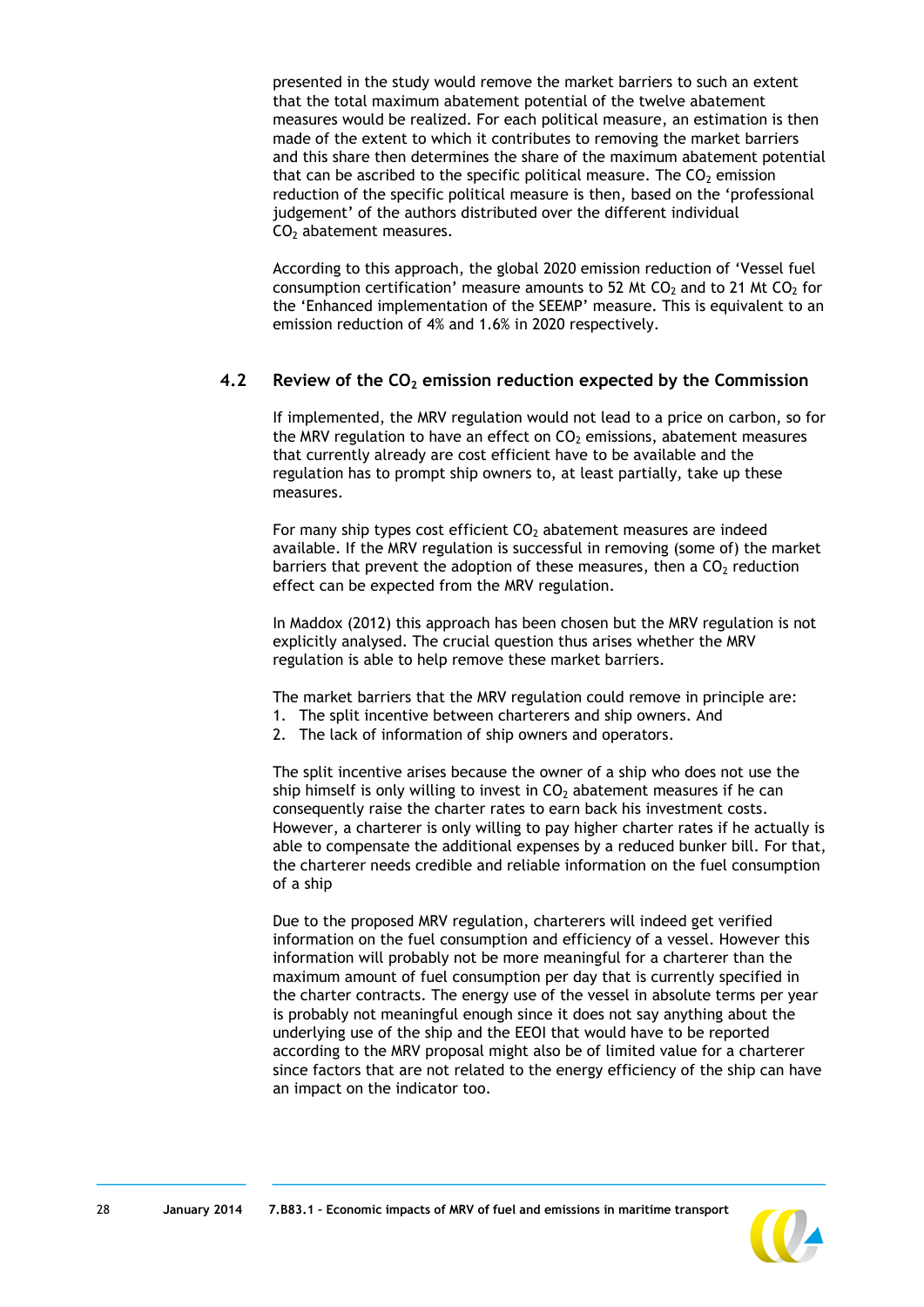What would constitute useful information for a charterer are ship specific speed-consumption curves set up for different drafts and standardized sea/weather conditions. Speed-consumption curves specify a ship's expected fuel consumption depending on the speed of a ship. These curves would have to be determined on a regular basis, since maintenance of e.g. the ship hull, would have an impact on the speed dependent fuel consumption. Aldous et al. (2013) show that the calculation of speed-consumption curves is only reliable for the more accurate fuel monitoring methods, i.e. continuous fuel flow meters and emissions monitoring.

It can thus be concluded that the proposed regulation will by itself not be sufficient to remove the split incentive market barrier. Depending on the monitoring method, it may allow the ship owner to convey more reliable information about the fuel-efficiency/consumption of the ship, but only when the monitoring method is sufficiently accurate.

The proposed MRV regulation can thus be expected to have an effect mainly on the  $CO<sub>2</sub>$  emissions of vessels that are operated by the ship owners themselves. Some of these ship owners are already, on a voluntary basis, actively working on the improvement of the  $CO<sub>2</sub>$  emissions of their fleet. From this subset of ship owners, that still is the minority, no extra emission reductions can be expected due to the proposed MRV regulation.

In order to get an indication of the effect that the MRV regulation could have on the vessels of other ship owners, it is useful to look at the monitoring practice of the active ship owners. If the monitoring practice of these ship owners was comparable to the requirements set by the MRV proposal, then a  $CO<sub>2</sub>$  emission reduction can be expected to be realised.

#### **4.2.1 Monitoring practice of active stakeholders**

Some ship owners are, on a voluntary basis, actively working on the improvement of the  $CO<sub>2</sub>$  emissions of their fleet. Through an internet search and by contacting firms in our network, we have identified a number of companies that do so. An overview of the monitoring practice of these shipping companies is given in [Table 5.](#page-28-0)

| <b>Shipping</b><br>company | <b>Fuel monitoring</b><br>method                                                                                                  | Additional parameters monitored                                                                                                                                                                                                                                                                        | Data analysis<br>system |
|----------------------------|-----------------------------------------------------------------------------------------------------------------------------------|--------------------------------------------------------------------------------------------------------------------------------------------------------------------------------------------------------------------------------------------------------------------------------------------------------|-------------------------|
| <b>NORDEN</b>              | Flow meters are<br>installed on the<br>newest vessels                                                                             | NORDEN applies the CASPER analysis system<br>which requires additional information on:<br>Wind and sea conditions (cross-checked<br>with Metocoean data)<br>Speed through water calculated<br>Speed over ground<br>Draft/trim<br>Engine related data (e.g. RPM of ME,<br>flow meter, indication, etc.) | <b>YES</b>              |
| Møller-Maersk              | Maersk Line<br>recommends to<br>invest in separate<br>fuel supply and<br>return meters for<br>ME, AE, boilers and<br>incinerators | The vessel performance management<br>system of Maersk Technology uses a matrix<br>of key performance indicators derived from<br>engineering plant parameters and<br>navigational information                                                                                                           | <b>YES</b>              |

<span id="page-28-0"></span>**Table 5 Overview monitoring practice of some active stakeholders**



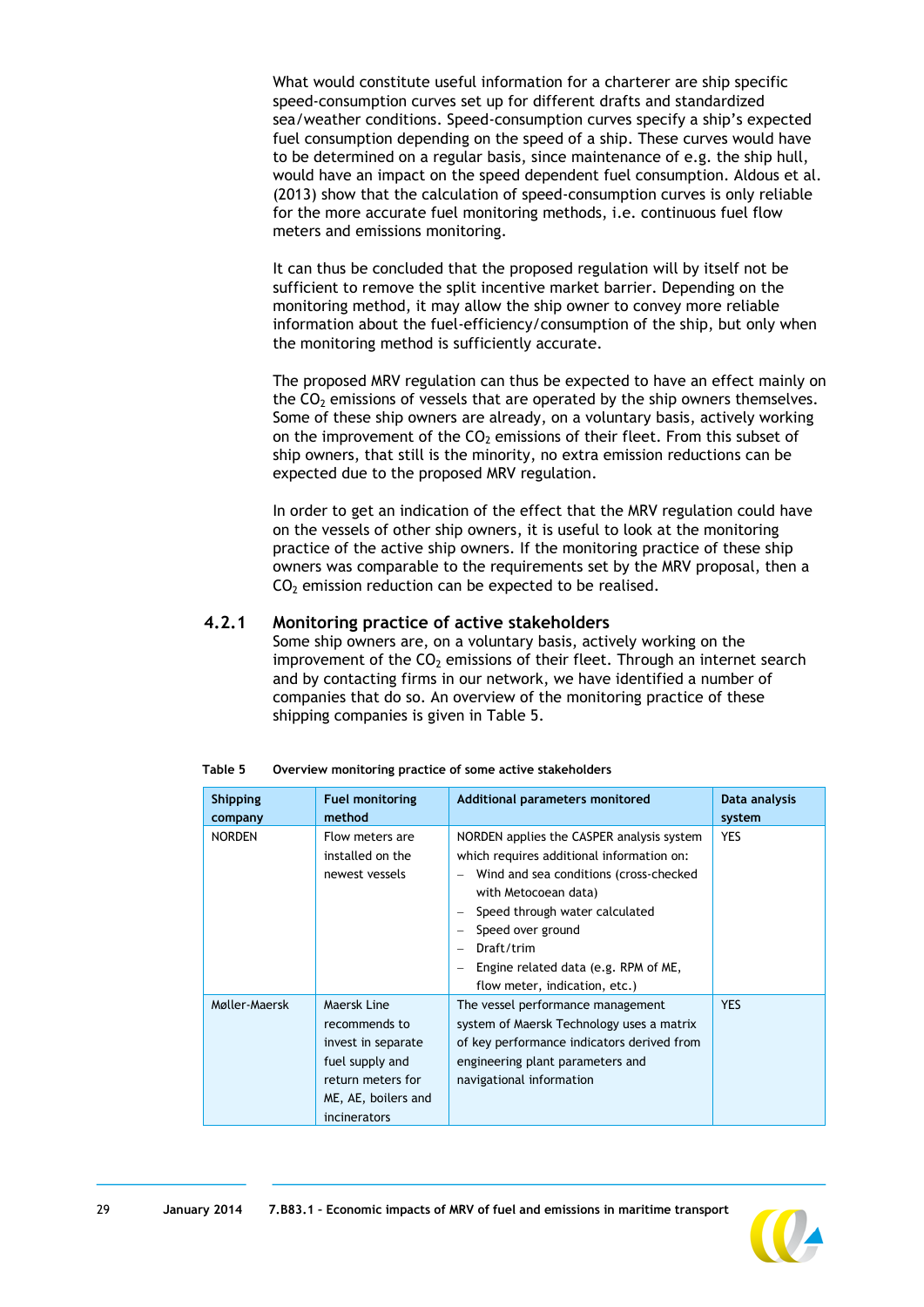| <b>Shipping</b><br>company                                                       | <b>Fuel monitoring</b><br>method                      | Additional parameters monitored                                                                                                                                                                              | Data analysis<br>system |
|----------------------------------------------------------------------------------|-------------------------------------------------------|--------------------------------------------------------------------------------------------------------------------------------------------------------------------------------------------------------------|-------------------------|
| <b>NYK</b>                                                                       | Flow meter                                            | A voyage summary report includes<br>information on:<br>Distance and voyage hours<br>Displacement and draft<br>Speed and propulsion<br>M/E output<br>Wind<br>Roll and Pitch<br>Slip                           | <b>YES</b>              |
| Wilh.<br>Wilhelmsen ASA                                                          | Not known                                             | Performance Monitoring and Analysis works<br>with:<br>Navigational data<br>Engine data<br>Weather and sea conditions<br>Loading conditions (draft/trim)                                                      | <b>YES</b>              |
| Various shipping<br>companies using<br><b>CASPER</b><br>(Propulsion<br>Dynamics) | Tank soundings, but<br>preferably fuel flow<br>meters | Wind and sea conditions (cross-checked<br>with Metocoean data)<br>Speed through water calculated<br>Speed over ground<br>Draft/trim<br>Engine related data (e.g. RPM of ME,<br>flow meter, indication, etc.) | <b>YES</b>              |

Sources: NYK Line (2013a), Van Hook (2012), Wallenius Marine (2013), NORDEN (2013) and Propulsion Dynamics (2013).

Three conclusions can be drawn from this overview:

- 1. Ship owners who seek to improve the energy efficiency of their fleet have, at least on the newer ships of their fleet, installed flow metres to monitor the fuel consumption. This is in line with the findings in the empirical work of Aldous et al. (2013) who found that the error in noon report data<sup>8</sup> is much higher than in continuous monitoring data. It follows from this work that it is much harder to measure the effect of technical or operational measures using noon report data. It is also in line with several experts who have told us that the installation of flow meters is the first thing you do if you are serious about improving the fuel efficiency of a ship.
- 2. In order to improve the fuel efficiency of vessels, many other parameters (and these are not only cargo load and distance as proposed in the MRV regulation) have to be monitored next to fuel consumption. This is the case because the energy consumption of a ship depends on several factors: external factors (e.g. weather and sea conditions), the technical efficiency of a ship, the state of maintenance of a ship (e.g. hull resistance due to algae fouling) and the way it is operated (e.g. load and trim conditions). So in order to find out how energy efficiency can be improved on a specific ship you have to be able to correct the fuel consumption for certain factors and be able to monitor the performance of certain parts of the ship (e.g. propeller performance).
- 3. The raw monitoring data that is gathered by the ship owners needs to be analysed to be able to improve the fuel efficiency of a ship.

Thus, since the MRV regulation would not oblige ship owners to make use of fuel consumption monitoring methods as accurate as flow meters and would

-



<sup>8</sup> It is common practice on board that certain data like e.g. position, speed, weather- and sea conditions are gathered on a daily basis and recorded in a so-called noon report. In contrast to continuous monitoring, noon data constitute a snap-shot.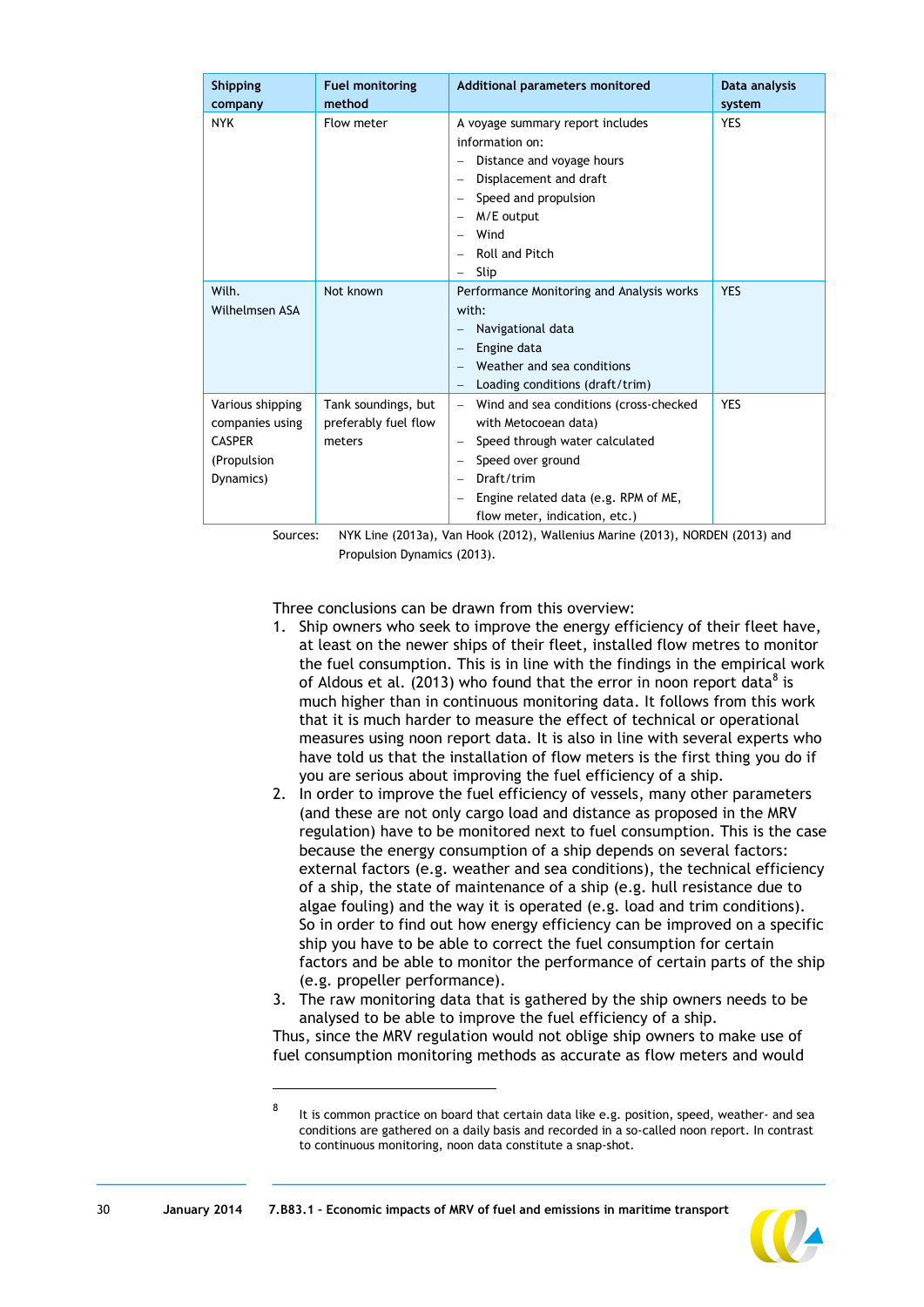also not oblige them to monitor the ship in a comprehensive way, the MRV regulation will very likely have only a very limited effect on  $CO<sub>2</sub>$  emissions. Only if the MRV regulation stimulated ship owners, on a voluntary basis, to invest in advanced monitoring systems that go beyond the monitoring requirements specified in the proposed MRV regulation, can  $CO<sub>2</sub>$  emission reductions be expected. To get an indication of the  $CO<sub>2</sub>$  emission reduction that ship owners then could achieve, we present in the following section the reductions that have been realized by some of the active ship owners.

#### **4.2.2 CO<sup>2</sup> emission reduction of active ship owners**

Some of the ship owners actively working on the improvement of the  $CO<sub>2</sub>$ emissions of their vessels do publish the emission abatement measures they have taken as well as the  $CO<sub>2</sub>$  emissions of their fleet. The emissions are thereby reported in absolute terms as well as in terms of an emission index like for example the EEOI.

In many cases the information published does not allow one to determine the  $CO<sub>2</sub>$  emission reduction that has taken place as a result of the adoption of an abatement measure: Absolute emissions are often reported on a fleet level and not compared to a specific baseline and emission indicators, like the EEOI, are business cycle dependent thus not allowing one to determine whether the change of the indicator is actually due to an improvement of the energy efficiency. In [Table 6](#page-30-0) the  $CO<sub>2</sub>$  abatement measures applied by four ship owners are given in the first column. The  $CO<sub>2</sub>$  emission reduction associated with these measures are given in the second column. Note that these are only available for two ship owners. In the third column finally the development of the  $CO<sub>2</sub>$  index applied by the ship owner is listed.

|               | Applied abatement measures                                                                                                                                                                                                                                                                                                                                                                                                                                                                                                                                                                                                                                                                                                                                                 | $CO2$ reduction<br>associated with<br>measures                                                                                                                                                             | Development CO <sub>2</sub> index                                                            |
|---------------|----------------------------------------------------------------------------------------------------------------------------------------------------------------------------------------------------------------------------------------------------------------------------------------------------------------------------------------------------------------------------------------------------------------------------------------------------------------------------------------------------------------------------------------------------------------------------------------------------------------------------------------------------------------------------------------------------------------------------------------------------------------------------|------------------------------------------------------------------------------------------------------------------------------------------------------------------------------------------------------------|----------------------------------------------------------------------------------------------|
| <b>NORDEN</b> | Trim optimization<br>$\qquad \qquad -$<br>Optimization hull/propeller cleaning<br>Increased frequency of overhaul of<br>$\overline{\phantom{m}}$<br>vessel's turbo chargers, vessel's<br>scavenger air coolers, and fuel oil<br>pumps and injectors<br>Optimization of calibration of the<br>engine by shaft torque measuring<br>Improvement of energy efficiency of<br>$\overline{\phantom{m}}$<br>electric heaters<br>Use of electric steam generators<br>Use of advanced hull coating<br>$\qquad \qquad -$<br>Use of latest design of slide valves<br>$\overline{\phantom{m}}$<br>Scrape down analysis<br>$\qquad \qquad -$<br>M/E perform check/service<br>Speed optimisation by means of<br>$\overline{\phantom{m}}$<br>right steaming and virtual arrival<br>voyages | Estimation of the<br>$CO2$ reduction<br>associated with<br>measures taken:<br>2007: 2.4%<br>$\overline{\phantom{0}}$<br>2008: 3.3%<br>2009: 4.7%<br>$\overline{a}$<br>2010: 6.2%<br>2011: 7.7%<br>$\equiv$ | 2012 EEOI for (owned<br>vessels) compared to<br>2007:<br>Dry cargo: $-0.7%$<br>Tankers: +19% |
| Møller-Maersk | Maersk Line has applied the following<br>measures:<br>Super slow steaming<br>Auxiliary waste heat recovery                                                                                                                                                                                                                                                                                                                                                                                                                                                                                                                                                                                                                                                                 | 2012 CO <sub>2</sub><br>improvement<br>compared to<br>2010 baseline:                                                                                                                                       | 2012: 25% reduction of<br>$CO2$ container compared<br>to 2007.                               |
|               | Antifouling hull coatings<br>$\qquad \qquad -$<br>Optimisation hull cleaning and                                                                                                                                                                                                                                                                                                                                                                                                                                                                                                                                                                                                                                                                                           | -Maersk Line &<br>Tankers: 7%.                                                                                                                                                                             |                                                                                              |

<span id="page-30-0"></span>**Table 6 CO<sup>2</sup> abatement measures taken by active ship owners and their effects**

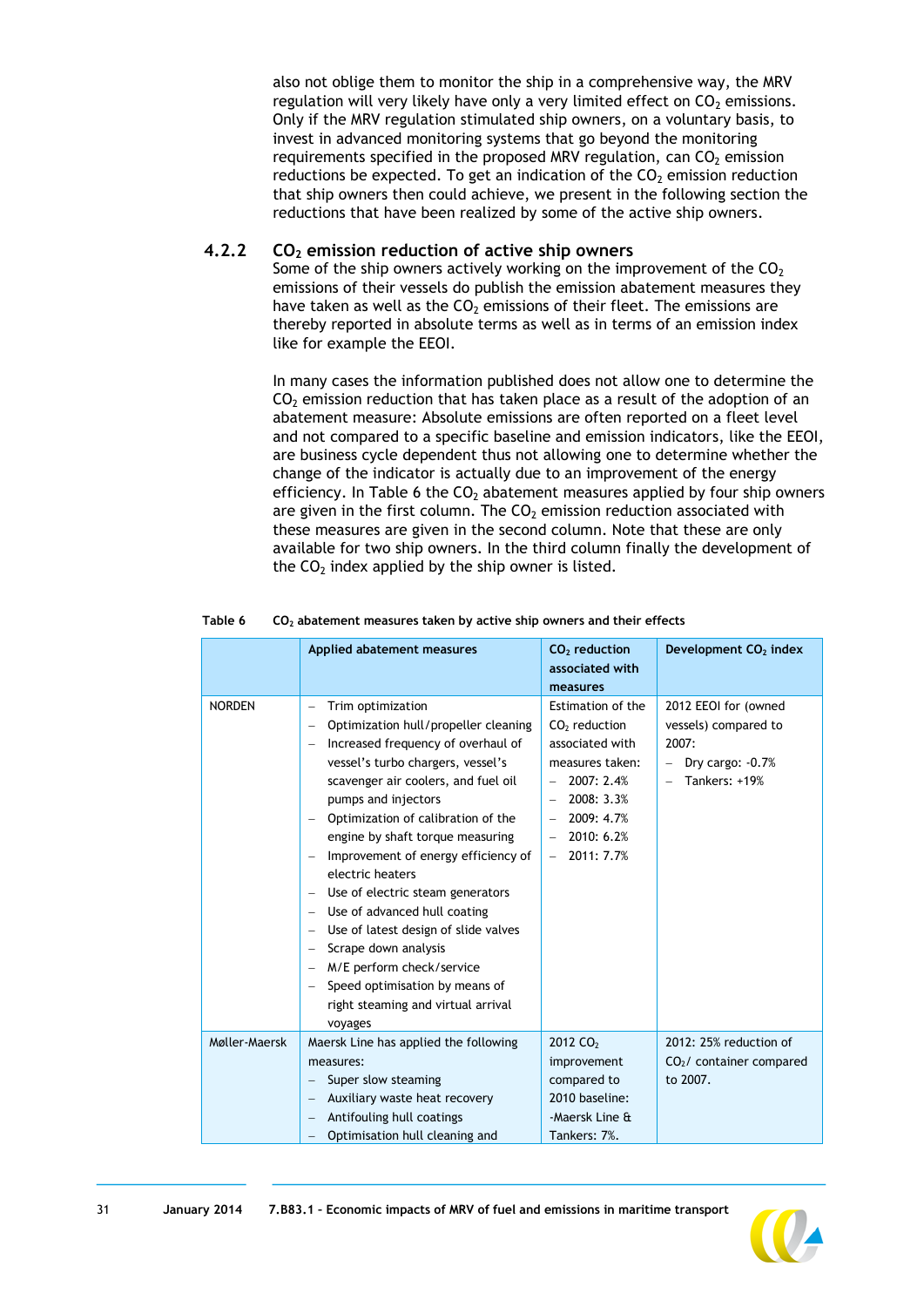|                                                                              | Applied abatement measures                                                                                                                                                                                                                                                                                                                                                                                                                           | $CO2$ reduction<br>associated with<br>measures                                                                                                                              | Development CO <sub>2</sub> index                                                                                                |
|------------------------------------------------------------------------------|------------------------------------------------------------------------------------------------------------------------------------------------------------------------------------------------------------------------------------------------------------------------------------------------------------------------------------------------------------------------------------------------------------------------------------------------------|-----------------------------------------------------------------------------------------------------------------------------------------------------------------------------|----------------------------------------------------------------------------------------------------------------------------------|
|                                                                              | periodicities<br>Ballasting for trim<br>Drag reduction<br>Automated prime mover tuning<br>Variable speed of pumps and<br>ventilation system<br>Adjustment of design of new ships:<br>use of bigger ships<br>$\bullet$<br>improvement hull and propeller<br>$\bullet$<br>design<br>modification of bulbous bow<br>$\bullet$<br>adaptation of propulsion system<br>$\bullet$<br>for a range of operating<br>conditions                                 | Benchmarking: in<br>2012 customers<br>of Maersk have<br>saved $6.3\%$ CO <sub>2</sub><br>compared to<br>choosing a<br>shipping line with<br>industry average<br>performance |                                                                                                                                  |
| <b>NYK</b>                                                                   | NYK has:<br>certified all its operating vessels<br>with ISO 1400.1<br>has launched an in-house 'Save<br>Bunker Campaign'<br>installed different technical<br>measures on some vessels such as<br>electronically controlled<br>$\bullet$<br>engines,<br>MT-FAST, a device improving<br>$\bullet$<br>propulsion efficiency<br>air lubrication system<br>$\bullet$<br>solar cells<br>$\bullet$                                                          | Only absolute<br>$CO2$ emissions of<br>total fleet<br>available                                                                                                             | The average 2012 EEOI of<br>the entire NYK fleet has<br>improved by 15.78%<br>compared to 2006 and by<br>6.85% compared to 2010  |
| Wilh.<br>Wilhelmsen<br>ASA                                                   | Slide valves<br><b>Ducktails</b><br>Waste heat recovery<br>Improvement of design of new<br>builds, like change of length<br><b>Ballast optimization</b><br>Use of silicon-based antifouling<br>Implementation of Environmental<br>Management System<br>Establishment of Energy Efficiency<br><b>Working Group</b><br>Implementation of PMA on the<br>entire fleet<br>In-house energy efficiency<br>competitions (winning entries are<br>implemented) | Only absolute<br>$CO2$ emissions of<br>total fleet<br>available                                                                                                             | Fleet EEOI on lowest level<br>in 2012 since 2005;<br>has improved in 2012 by<br>0.6% although shipping<br>volumes have increased |
| Various<br>shipping<br>companies<br>using CASPER<br>(Propulsion<br>Dynamics) | Optimised hull and propeller<br>maintenance<br>Other measures                                                                                                                                                                                                                                                                                                                                                                                        | Across a fleet,<br>3%-8%, more for<br>individual ships                                                                                                                      |                                                                                                                                  |

Sources: NORDEN (2012, 2011, 2010, 2009), Van Hook (2012), Møller-Maersk Group (2012), NYK Line (2013b), NYK Group (2013), Wallenius (2013) ,Wilh. Wilhelmsen (2012) and Propulsion Dynamics (2013).

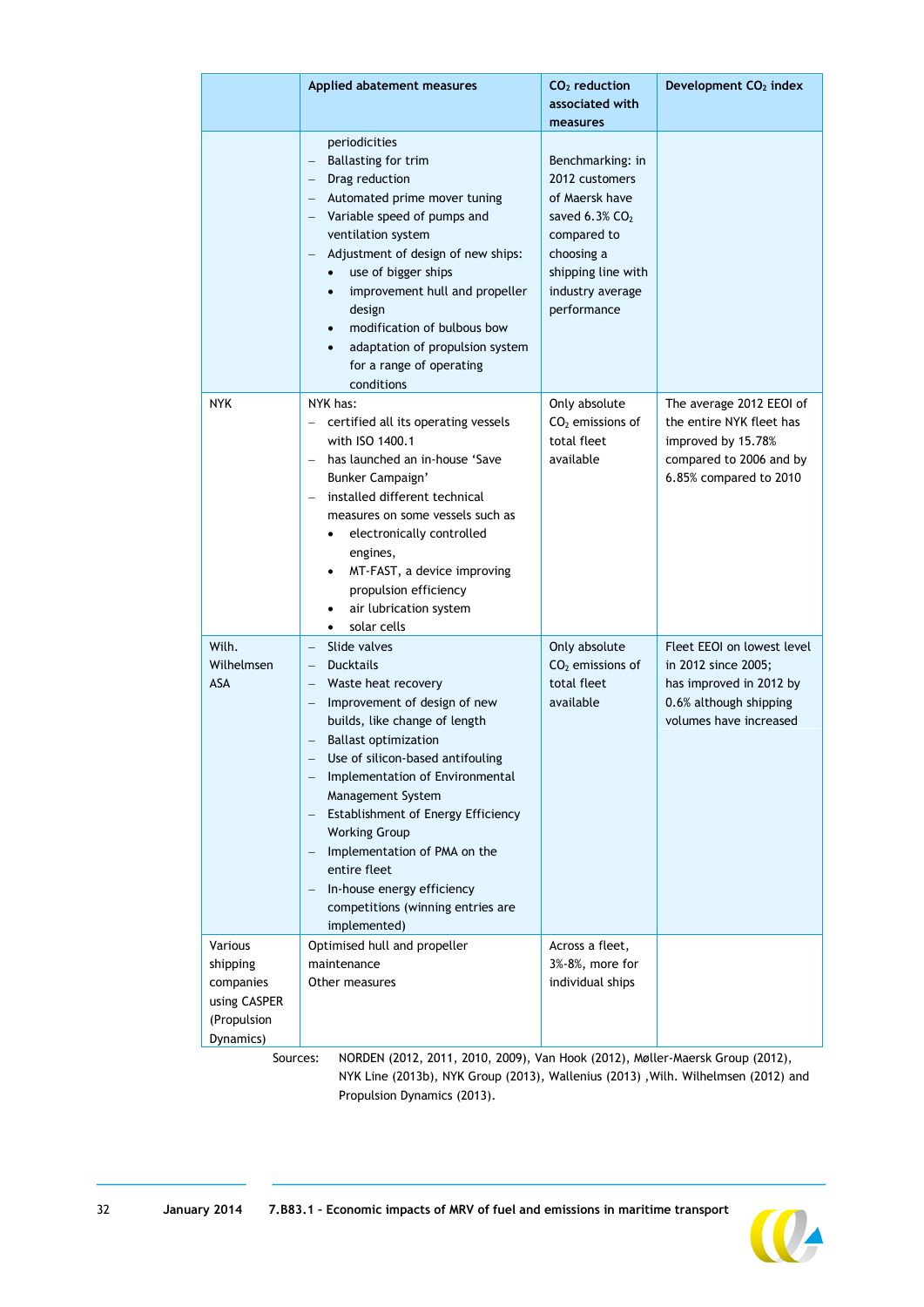From the two ship owners that have determined the  $CO<sub>2</sub>$  emission reduction that can be associated with the applied abatement measures we can conclude that due to comprehensive monitoring of the fleet and due to the abatement measures taken, an emission reduction of up to 8% has been achieved.

Propulsion Dynamics (2013) offers a data analysis system that allows ship owners to optimize the frequency and the quality of hull and propeller maintenance. They find that the  $CO<sub>2</sub>$  abatement potential differs highly between the ships of a fleet but typically lies in the range of 3-8%.

### **4.3 Differences between monitoring technologies**

As explained above, ships have to be monitored in a comprehensive way in order to be able to detect ship specific abatement potentials. The method with which the fuel consumption is monitored can play a crucial role here as well. On the one hand, the four options for fuel monitoring given in the MRV proposal differ with respect to the accuracy with which the fuel consumption is measured and on the other hand they allow to a different extent to draw conclusions on where on board the fuel is actually consumed: Monitoring fuel consumption by direct emission measurement or by fuel flow meters will result in more accurate fuel consumption data than monitoring fuel consumption by means of tank monitoring or by Bunker Delivery Notes combined with periodic stocktakes; measuring fuel consumption by means of flow fuel meters or by monitoring the tanks will give a better insight into the structure of the fuel consumption on board.

### **4.4 Conclusions**

The proposed MRV regulation in its current form can be expected to have only a very limited effect on  $CO<sub>2</sub>$  emissions. It will not reduce the split incentive problem between ship owners and charterers and the monitoring requirements are not far reaching enough to offer ship owners useful new insights: it is not required to work with accurate measures of fuel consumption and only very limited extra parameters have to be monitored. However, for a ship owner to improve the fuel efficiency of his ship, accurate fuel monitoring, monitoring of several other parameters (such as e.g. draft, sea conditions, etc.) and the analysis of the data monitored is necessary. Also the reporting requirements, i.e. the data that has to be reported, are not specific enough. What would e.g. constitute more useful information for a charterer are ship specific speed-fuel consumption curves set up for different conditions and updated on regular basis. We can thus conclude that only if the MRV regulation prompted ship owners, either on a voluntary or on a mandatory basis, to invest in accurate and comprehensive monitoring and data analysis systems, a significant  $CO<sub>2</sub>$  emission reduction could be expected from the regulation. This would most likely be a  $CO<sub>2</sub>$  emission reduction higher than the 2% expected by the European Commission from the currently proposed regulation.

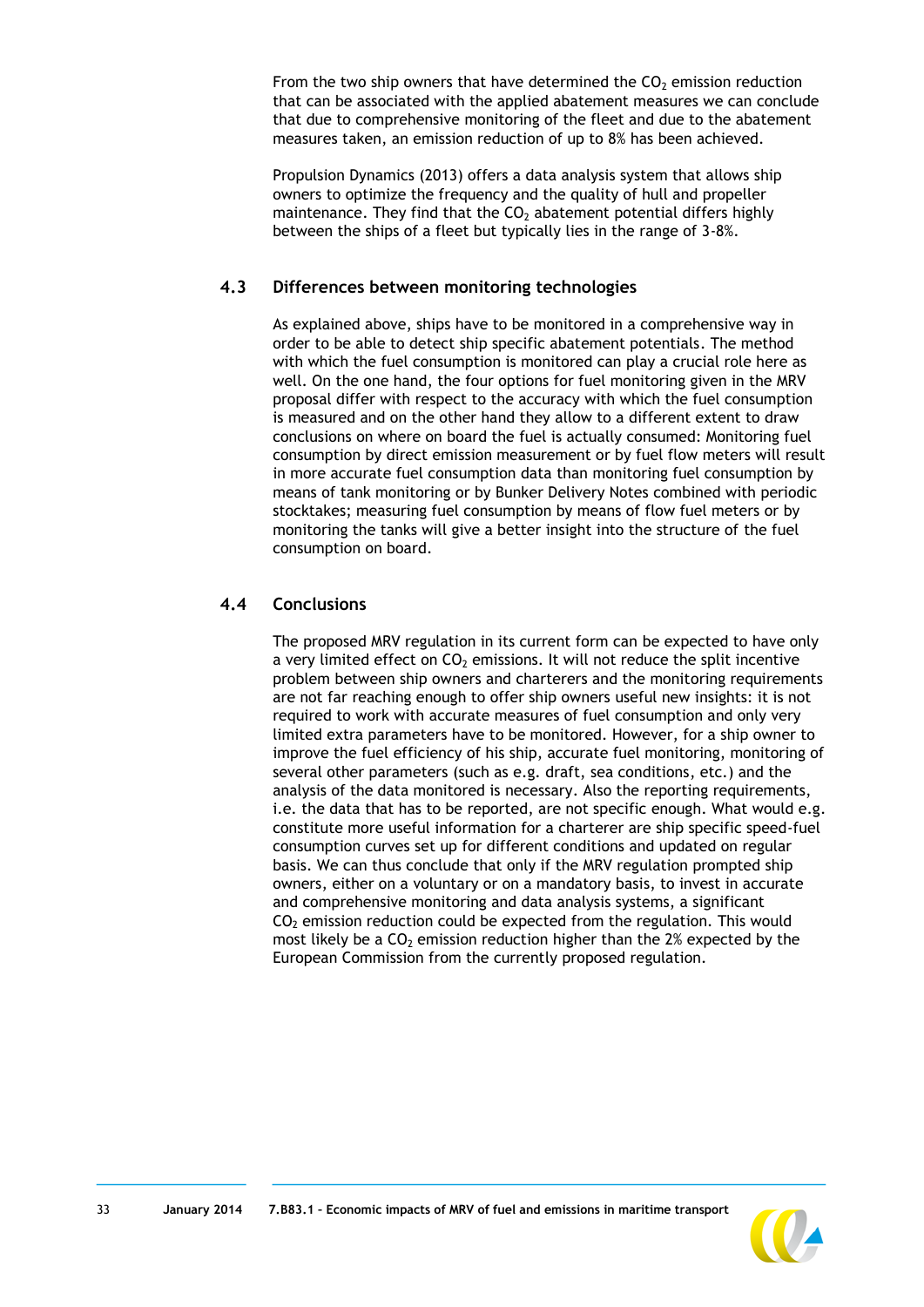

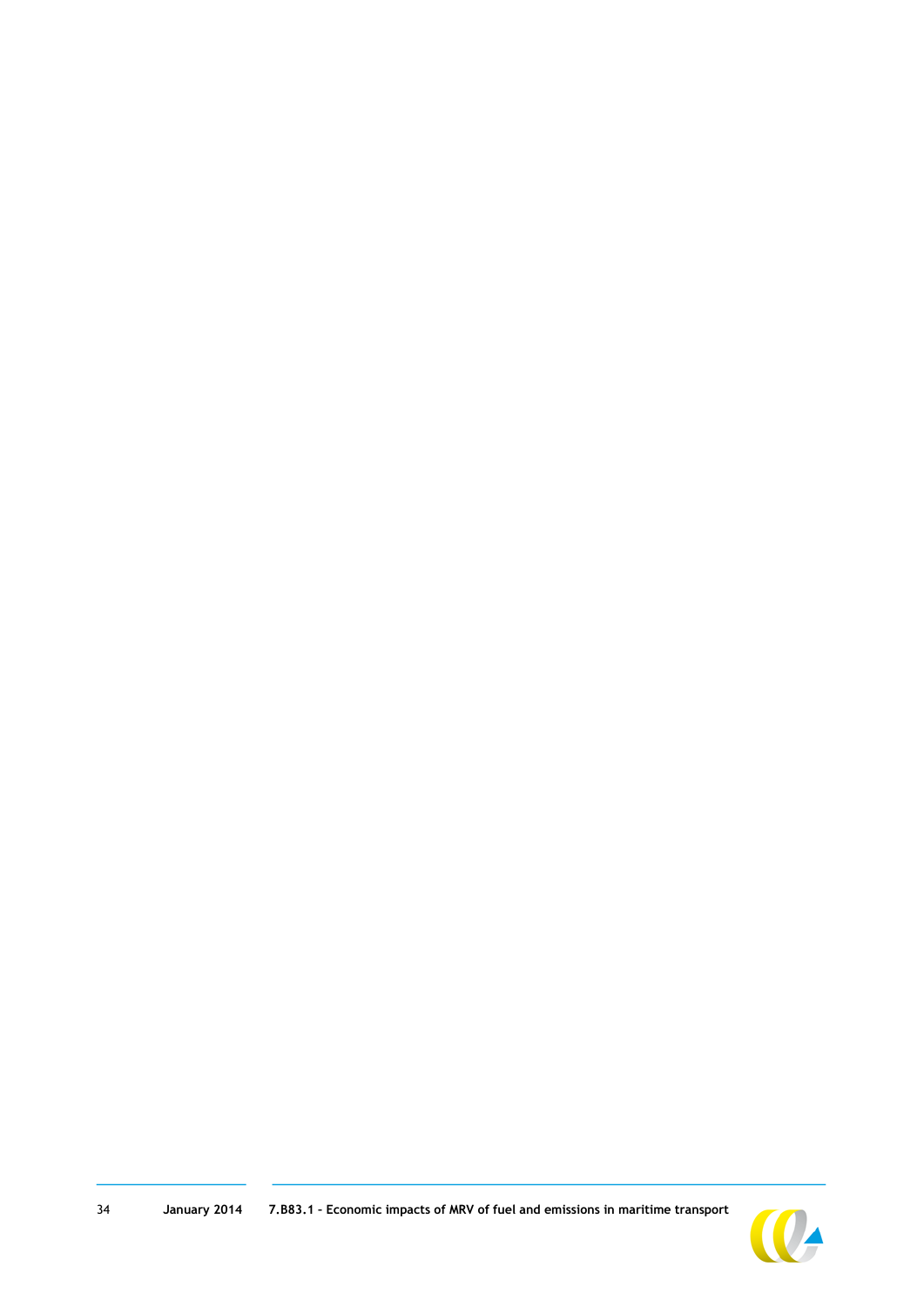# 5 Conclusions

This study has analysed the impacts of the proposed MRV regulation on the shipping industry and on the wider economy and compared the advantages and drawbacks of each of the different methods to monitor fuels. The following impacts of the regulation have been considered:

- 1. The additional requirements for ship owners/operators induced by the MRV proposal.
- 2. The additional costs that will have to be incurred by the different stakeholders.
- 3. The potential environmental benefit in terms of  $CO<sub>2</sub>$  reduction.

# **5.1 New obligations following from the MRV proposal**

The study concludes that all of the parameters that have to be monitored according to the MRV proposal are in principle already being monitored on board ships. This is done either as an element in the Ship Energy Efficiency Management Plan (SEEMP), which is obligatory from the beginning of 2013 for all ships over 400 GT, or because it is common practice.

The MRV proposal introduced three new obligations regarding the way in which the data are presented and used:

- ship owners have to make a distinction between routes to and from EEA ports and other routes;
- ship owners have to verify their fuel consumption, emissions and transport work;
- ship owners have to report to public authorities.

The main additional costs are in verifying and reporting. A prerequisite for verification will also be the establishment of a monitoring plan.

# **5.2 Costs associated with these obligations**

The European Commission has estimated that the proposed MRV regulation will lead to additional annual administrative costs for the ship owners/operators of about € 76.4 million in total and € 6,700 per entity. These additional costs comprise the administrative costs for monitoring and reporting as well as the costs for third party verification. We come to the conclusion that the cost estimate for monitoring and reporting is rather low but that the cost estimate for third party monitoring is rather high if compared to the EU ETS MRV costs of aircraft operators. The total MRV cost estimate is comparable to those identified for aircraft operators but lower than the EU ETS MRV costs identified for operators of industrial/power generating installations.

The proposed MRV regulation allows ship owners/operators to choose among four different fuel consumption monitoring methods. Depending on the monitoring method applied, the additional MRV costs of ship owners/ operators will differ. While the more automated, accurate monitoring measures are associated with higher investment costs, the opposite holds for the operational MRV costs: the lowest operational MRV costs are associated with direct (continuous) emissions monitoring, followed by the use of fuel flow meters, tank monitoring, and Bunker Delivery Notes combined with stocktakes.

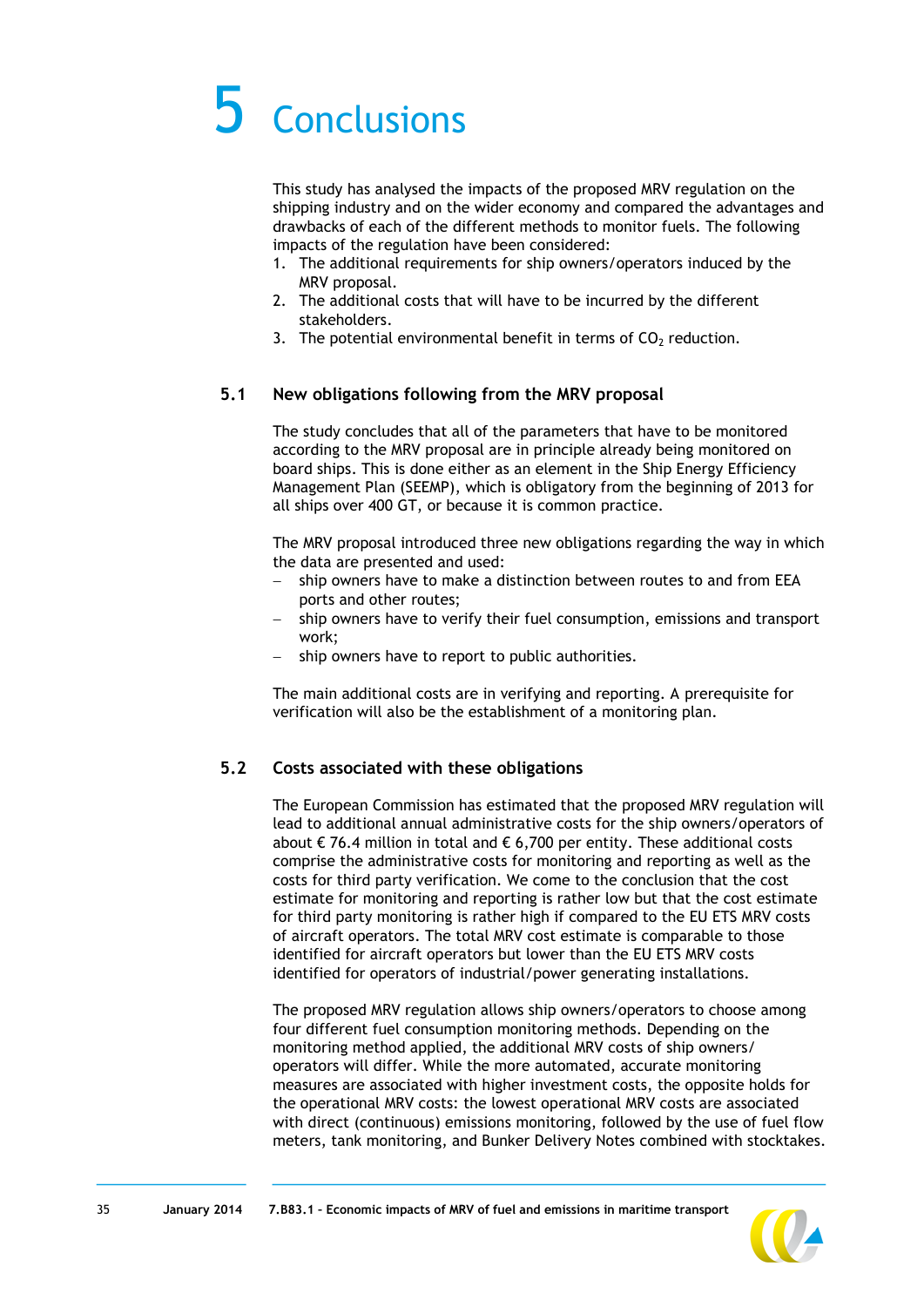This can be explained by the degree to which monitoring and reporting can be carried out electronically and by the accuracy and verifiability of the monitoring which has an impact on the verification costs. We estimate that ship owners and operators could lower operational MRV costs by € 5 -  $∈$  9 million annually by using automated fuel monitoring or continuous emissions monitoring.

Due to synergies with air pollution regulations, regulators could at the current level of inspections save  $\epsilon$  0.4 -  $\epsilon$  1.5million if ships made extensive use of continuous emissions monitoring systems. From 2015 onwards, ships in Emission Control Areas will be subject to more stringent sulphur regulations which will increase the costs of compliance (and consequently the benefits of non-compliance). As a result, it is likely that more inspections will need to be carried out to keep the share of non-compliant ships at its current level. Thus, the benefits of continuous emissions monitoring would increase.

If the choice of monitoring methods would be narrowed to the more automated, more accurate methods for all or for some ship types/sizes, the MRV regulation would lead to higher investment costs for some ship owners which would constitute a demand impulse for the marine equipment industry. There is large number of small and medium sized enterprises in the marine equipment industry and it is therefore very difficult to tell which country, in terms of employment, would profit the most from this demand impulse.

### **5.3 Potential emission reductions resulting from MRV**

MRV is in itself unlikely to result in emission reductions or efficiency improvements. Only insofar as it induces operational or technical measures to be taken, can it result in fuel efficiency improvements. The proposed MRV regulation will most likely not do so since it will neither reduce the split incentive between ship owners and charterers, nor provide ship owners with sufficient additional insight into their fuel consumption pattern to take any further action. This is the case because the proposed regulation does not require the accurate measurement of fuel consumption or the reporting of indicators that are specific enough for charterers to use in their evaluation of ships. What would e.g. constitute more useful information for charterers are ship specific speed-fuel consumption curves set up for different conditions and updated on regular basis.

Several shipping companies have, on a voluntary basis, started programmes to improve the efficiency of their fleet over the past years. These companies have not only invested in monitoring of fuel consumption, but also taken various other actions:

- invested in data analysis systems;
- monitored other data;
- taken operational or technical measures to improve fuel efficiency.

In most cases, they have relied on fuel flow monitoring because it yields more accurate results than periodic stock takings.

We therefore conclude that only if the MRV regulation prompted ship owners, either on a voluntary or on a mandatory basis, to invest in accurate and comprehensive monitoring and data analysis systems, a significant  $CO<sub>2</sub>$ emission reduction could be expected from the regulation. This would most likely be a  $CO<sub>2</sub>$  emission reduction higher than the 2% expected by the European Commission from the currently proposed regulation.

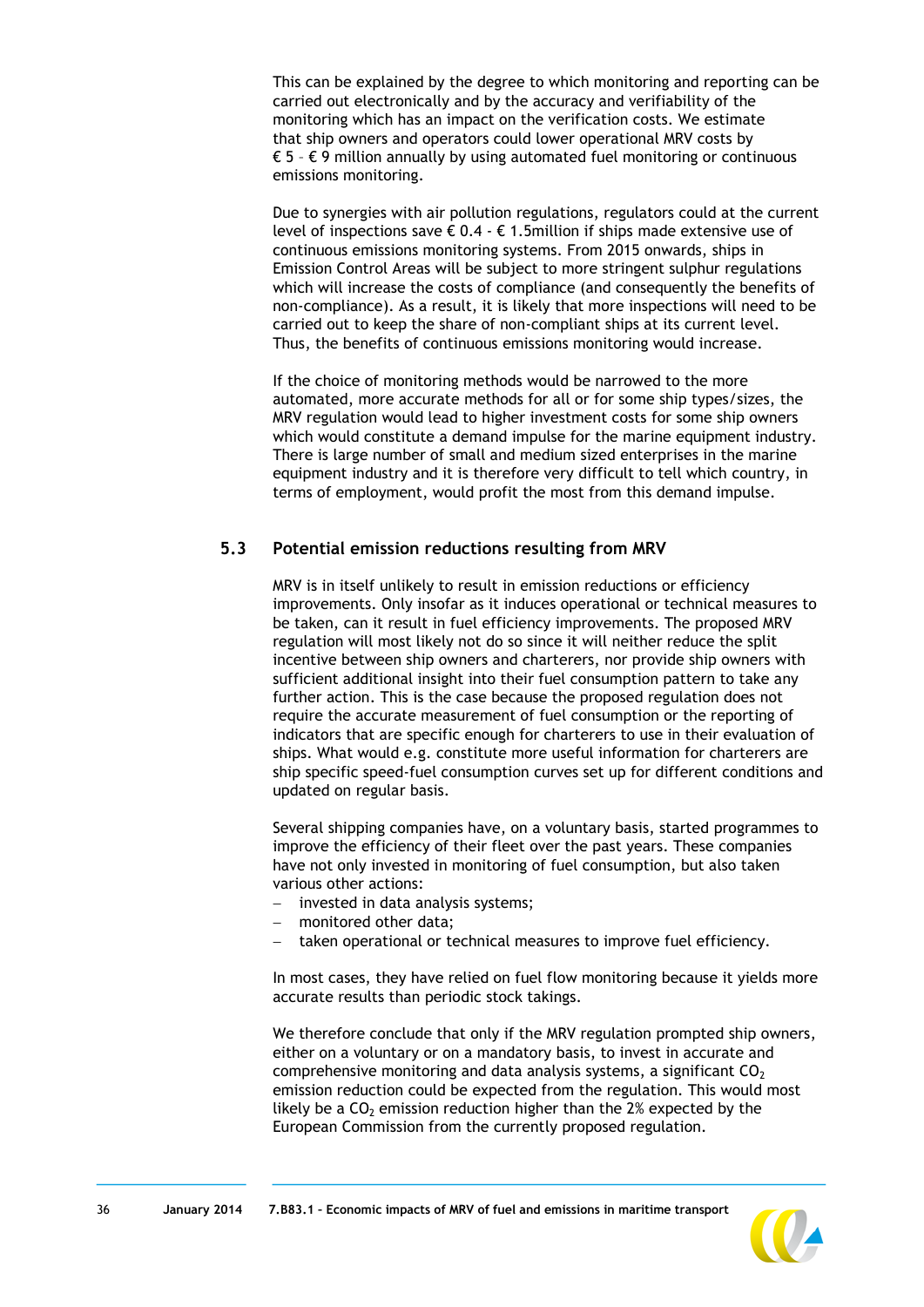# References

#### **Aldous et al., 2013**

Lucy Aldous, Tristan Smit, Richard Bucknall Noon report Data Uncertainty Presented at: Low Carbon Shipping Conference, London 2013

#### **BLG, 2013**

Sub-Committee on Bulk Liquids and Gases (BLG) Report to the Maritime Safety Committee and the Marine Environmental Protection Committee, BLG 17/18, 8 February 2013 London : International Maritime Organisation (IMO), 2013

#### **Bloor, et al. 2013**

Michael Bloor, Helen Sampson, Susan Baker Effectiveness of international regulation of pollution controls : the case of ship emissions Swindon : ESRC, 2013

#### **CE Delft, 2013**

Jasper Faber, Dagmar Nelissen, Martine Smit Monitoring of bunker fuel consumption Delft : CE Delft, 2013

#### **ECORYS, 2009**

Study on the Competitiveness of the European Shipbuilding Industry, final report Rotterdam : ECORYS SCS Group, 2009

#### **EMSA, 2012**

Carlos Pereira Fuel, Emissions & Ships Efficiency : Data Availability and Needs, Presentation at: the Stakeholder Meeting on Monitoring, Reporting and Verification (MRV) of GHG emissions from Ships on 5 December 2012

#### **EC, 2013a**

Impact Assessment – Part 1

Accompanying the document Proposal for a Regulation of the European Parliament and of the Council on the monitoring, reporting and verification of carbon dioxide emissions from maritime transport and amending Regulation (EU) n° 525/2013, Commission Staff Working Document, SWD (2013) 237 final/2

Brussels : European Commission (EC), 2013

#### **EC, 2013b**

Impact Assessment – Part 2

Accompanying the document Proposal for a Regulation of the European Parliament and of the Council on the monitoring, reporting and verification of carbon dioxide emissions from maritime transport and amending Regulation (EU) n° 525/2013, Commission Staff Working Document, SWD (2013) 237 final Brussels : European Commission (EC), 2013

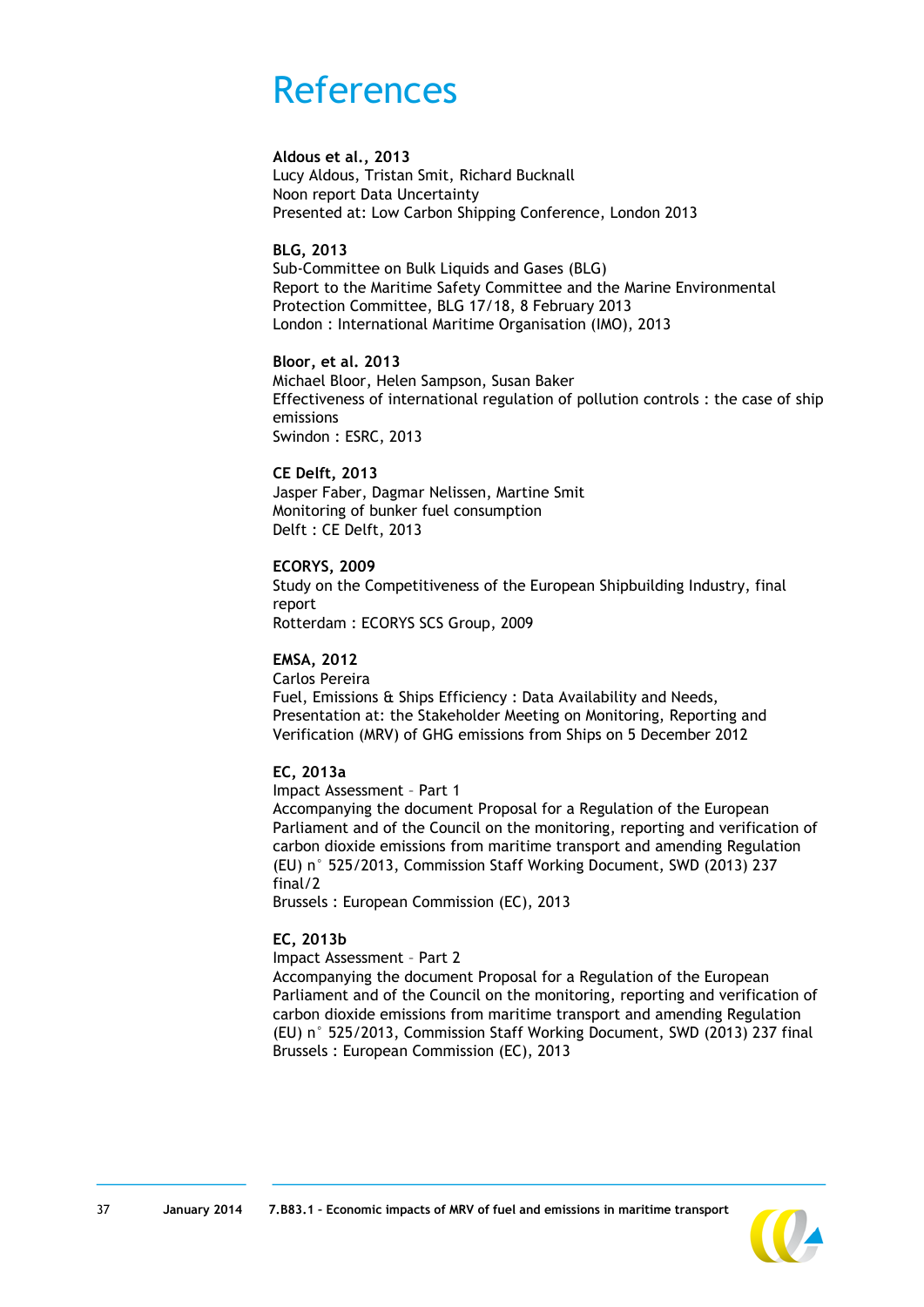#### **EC, 2013c**

Proposal for a Regulation of the European Parliament and of the Council on the monitoring, reporting and verification of carbon dioxide emissions from maritime transport and amending Regulation (EU) No 525/2013, COM(2013) 480 final

Brussels : European Commission, 2013

#### **EC, 2010**

Mid Term Report on SME's Participation in the  $7<sup>th</sup>$  R&D Framework Programme Brussels : European Commission (EC), 2010

#### **EC, 2006**

Commission Regulation (EC) No 1875/2006 of 18 December 2006 establishing the Community Customs Code In: Official Journal of the European Union, L 360-125, 19.12.2006, p.360-364

**Germanischer Lloyd, 2013**

List of certificates and documents required on Board Hamburg : Germanischer Lloyd, 2013 Available at: [http://www.gl-group.com/pdf/list\\_of\\_certificates.pdf](http://www.gl-group.com/pdf/list_of_certificates.pdf)

#### **Heindl, 2012**

Peter Heindl Transaction Costs and Tradeable Permits : Empirical Evidence from the EU Emissions Trading Scheme Mannheim : ZEW, Centre for European Economic Research, 2012

**ILT, 2013** Jaarverslag 2012 Den Haag : Inspectie Leefomgeving en Transport (ILT), 2013

#### **IMO, 2013**

List of certificates and documents required to be carried on board ships (MEPC.1/Circ.817) London : International Maritime Organisation (IMO), 2013

#### **Marin, 2009**

Wallenius a green pioneer : Going green involves more than painting vessels In: Marin Report 97 (2009) p.7-9

#### **Maddox Consulting, 2012**

Analysis of market barriers to cost effective GHG emission reductions in the maritime transport sector

#### **Møller-Maersk Group, 2012**

Sustainability Report 2012, Going for Growth Copenhagen : A.P. Møller - Mærsk A/S, 2012

#### **NORDEN, 2012**

Corporate Social Responsibility Report 2012 : On the right course Hellerup : Dampskibsselskabet NORDEN A/S, 2012

#### **NORDEN, 2011**

Corporate Social Responsibility Report 2011 Hellerup : Dampskibsselskabet NORDEN A/S, 2011

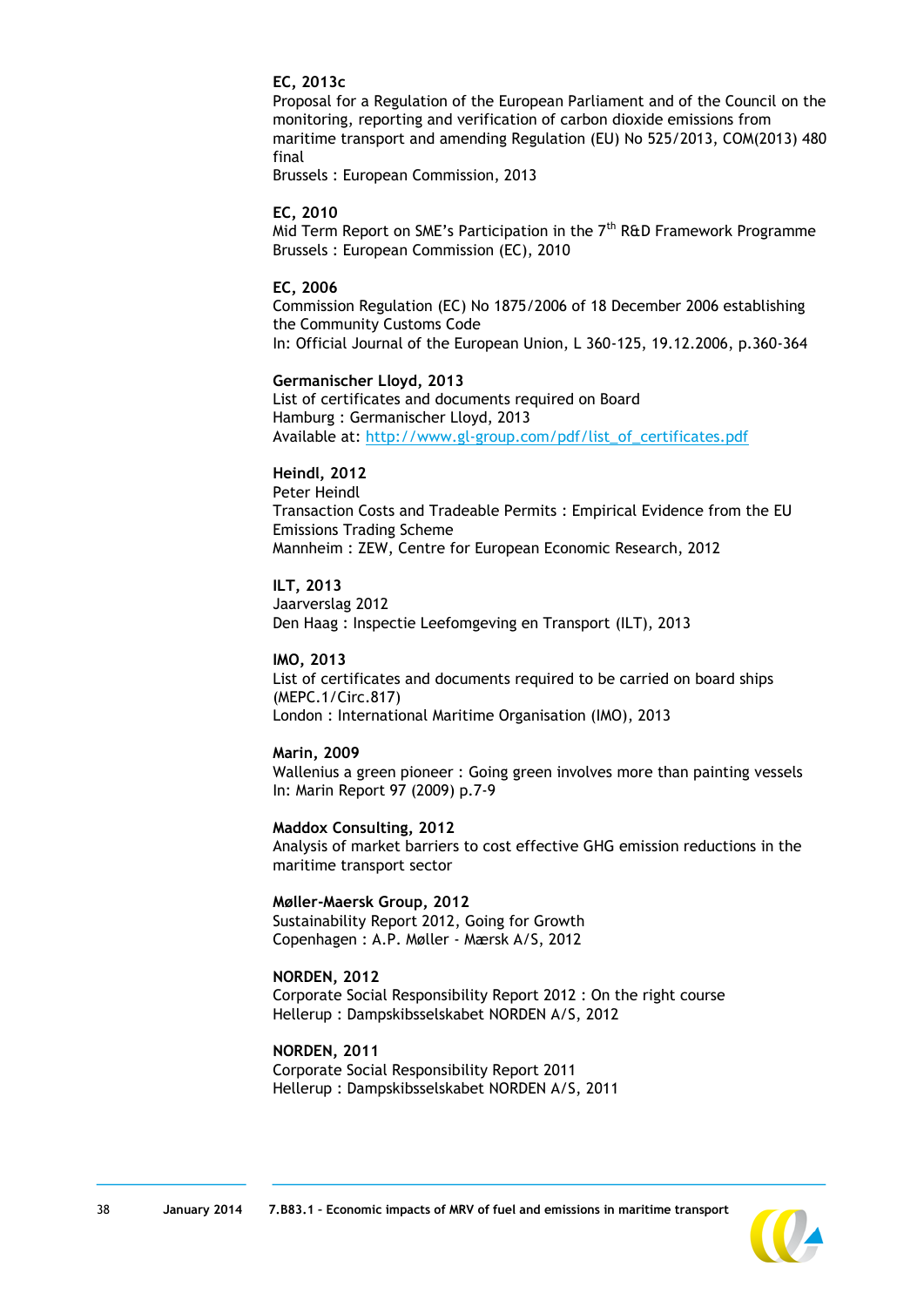**NORDEN, 2010** Corporate Social Responsibility Report 2010 Hellerup : Dampskibsselskabet NORDEN A/S, 2010

**NORDEN, 2009** Corporate Social Responsibility Report 2009 Hellerup : Dampskibsselskabet NORDEN A/S, 2009

**NYK Line, 2013a** Yasuo Tanaka Adapting NYK's fleet for the future, Presentation held by at DNV Nor-Shipping Seminar Oslo, 3 June 2013

**NYK Line, 2013b** Website: Combating Global Warming [http://www.nyk.com/english/csr/envi/ocean/index\\_02.htm](http://www.nyk.com/english/csr/envi/ocean/index_02.htm) accessed October 2013

**NYK Group, 2013** Bringing Value to Life : NYK Report 2013, Financial, Social and Environmental Performance Tokyo : Nippon Yusen Kaisha (NYK), 2013

**Paris MoU, 2013** Port State Control, Taking Port State Control to the Next Level : Annual Report 2012 Paris : Paris MoU, 2013

**Propulsion Dynamics, 2013** Personal communication with Propulsion Dynamics staff

#### **PwC, CE Delft, and SQ Consult, 2013**

ETS Aviation small emitters, Cost assessment of applying EU ETS on aviation small emitters and analysis of improvement potential by simplifications, alternative thresholds and alternative means of regulation (Not public)

#### **Ricardo-AEA, 2013**

Sujith Kollamthodi, et al. Support for the impact assessment of a proposal to address maritime transport greenhouse gas emissions Didcot : Ricardo-AEA, 2013

#### **RIVM, 2012**

Sulphur dioxide, Sulphur dioxide emissions of oceangoing vessels measured remotely with Lidar Bilthoven : RIVM, 2012

**Van Hook, 2012** Gordan E. Van Hook Vessel Performance Management Systems : How a Commercial Company uses Metrics to Reduce Ownership Costs In: Proceedings of ASNE (American Society of Naval Engineers) Day, Arlington, USA, 9-10 February 2012